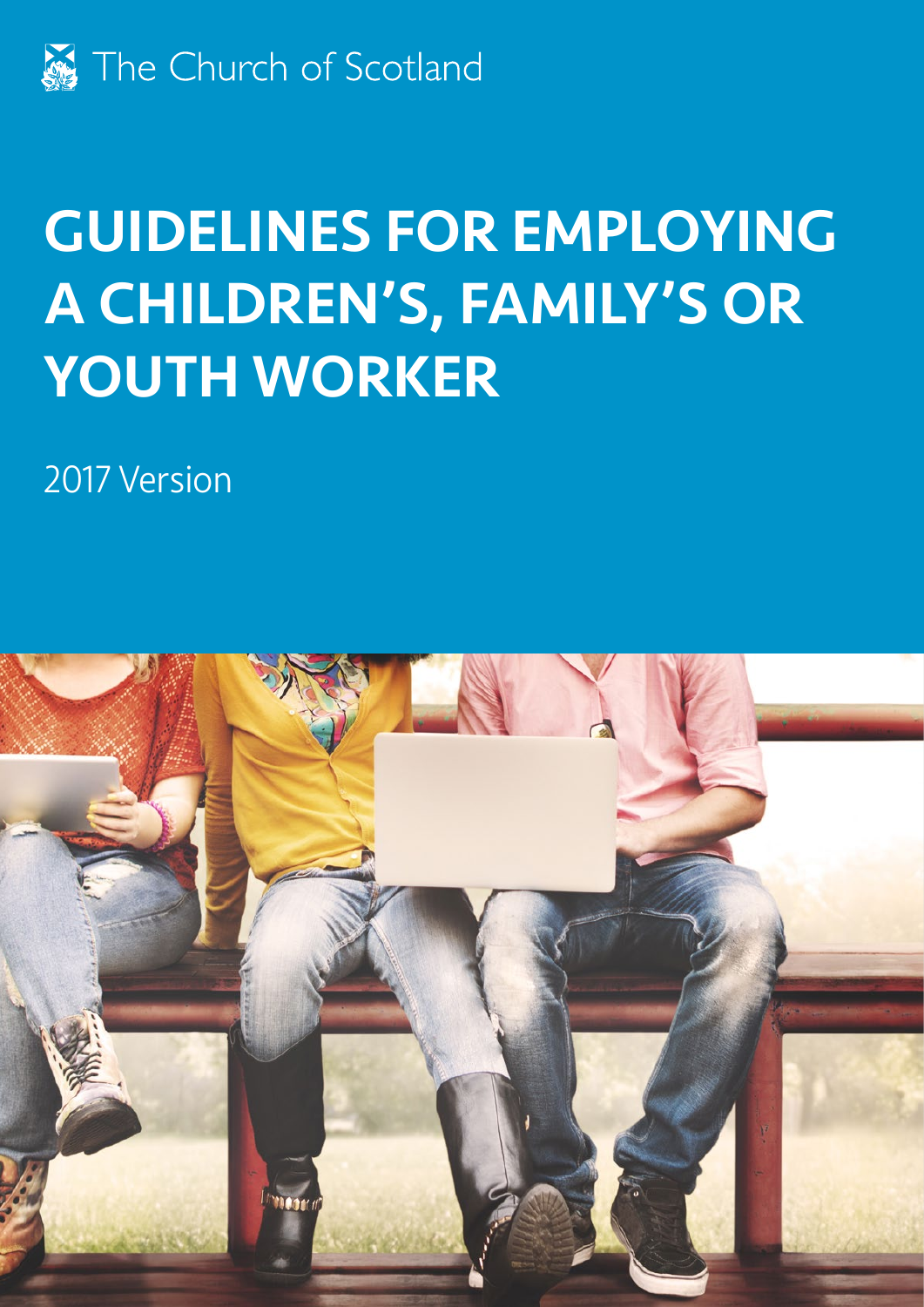# **Table of Contents**

# 

|  | 10 |
|--|----|
|  |    |
|  |    |
|  |    |
|  |    |
|  |    |
|  |    |
|  |    |
|  |    |
|  |    |
|  |    |
|  |    |
|  |    |
|  |    |
|  |    |
|  |    |
|  | 15 |
|  |    |

#### **STAGE 3 - MAKING IT MARVELLOUS AND KEEPING IT GREAT.......... 16**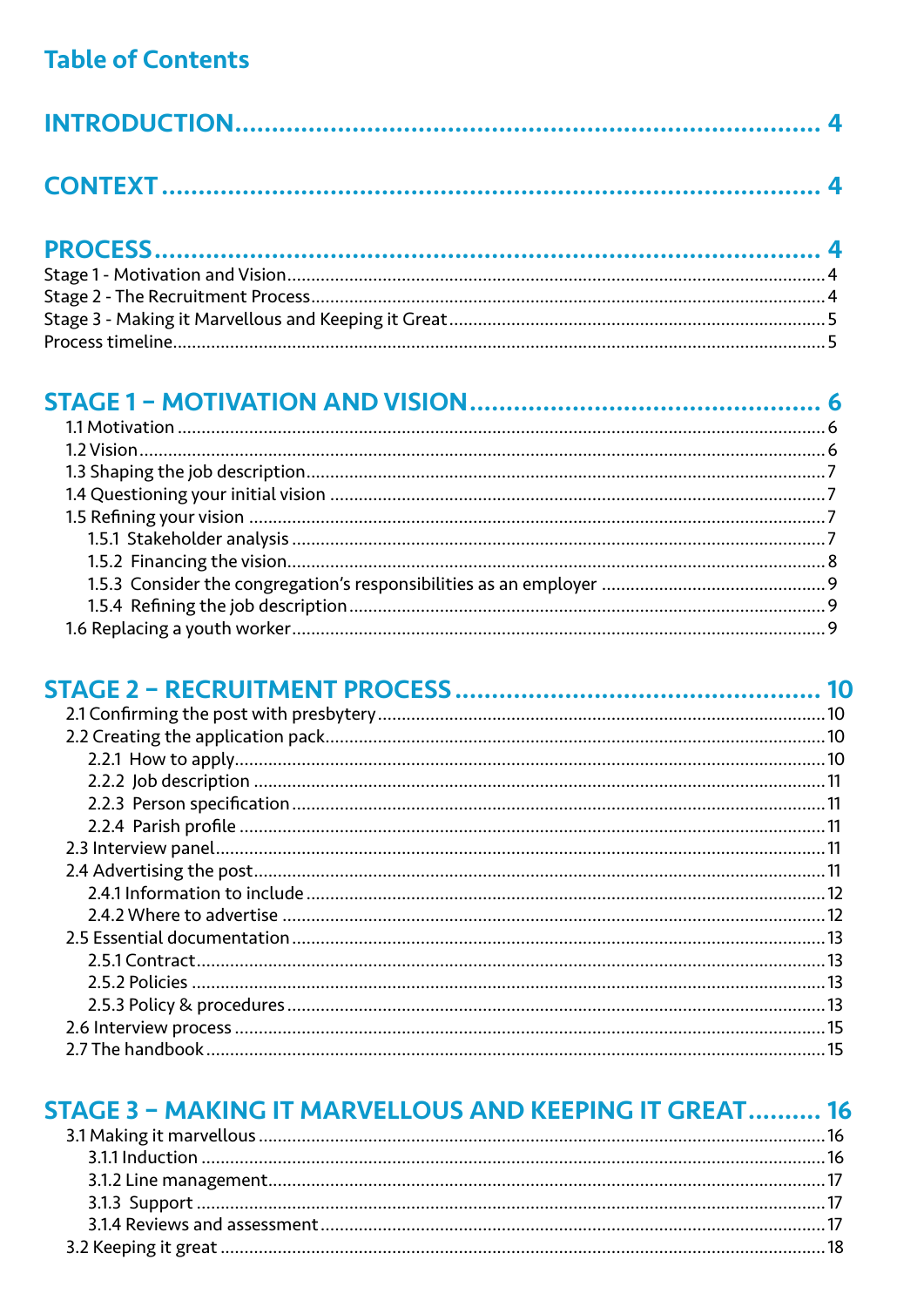|--|--|

|--|

# 

| 5.1 Employing a non uk youth worker from within the european economic area or switzerland  32 |  |
|-----------------------------------------------------------------------------------------------|--|
| 5.2 Employing a non-uk citizen from outwith the european economic area or switzerland.  32    |  |

|--|--|--|--|--|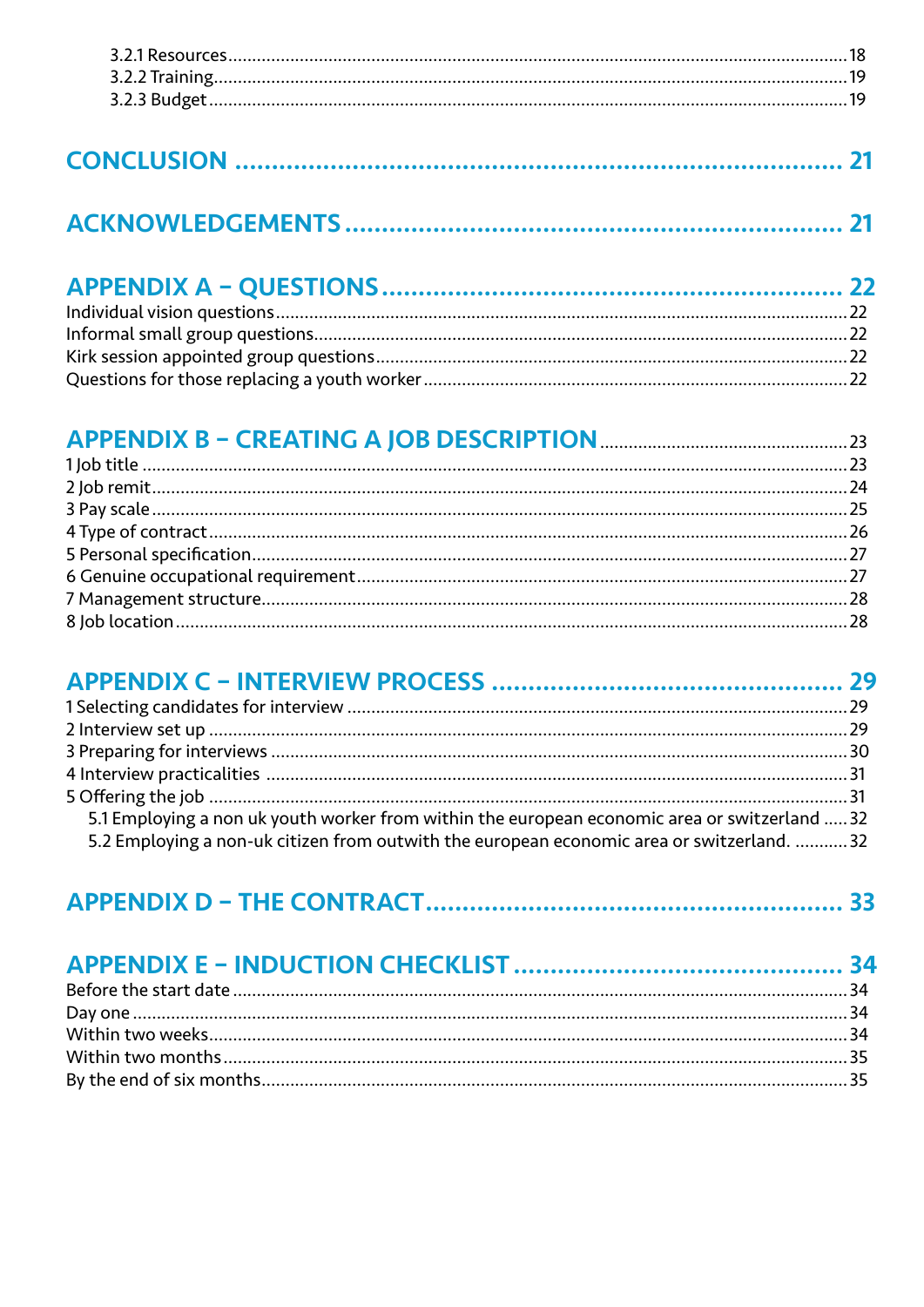# <span id="page-3-0"></span>INTRODUCTION

The process for finding a church children's, family's or youth worker is a significant undertaking and care is needed to ensure any appointment is the right one at the right time. The aim of this guide is to provide a considered way forward for congregations within the Church of Scotland that are considering employing a youth worker; and for the purposes of this guide "youth worker" refers to an individual who would be employed to support, develop, lead and/or co-ordinate a congregation's ministry with families, children and/or young people. By engaging with this process it is hoped that the person you employ will have the best chance of being the right fit, for you, for the church, for the work and for them. This process can be involved and it can be hard to get right, but with practice it can become easier to navigate.

Going through an involved process can seem at odds with just getting on and sending out an advert. The approach that is embodied in this guide is one of reflective practice - a balance of thinking and doing, starting this process within a balance of care, thoughtfulness, action and movement. The time spent preparing will be as vital to the success of your appointment as the interview stage or the evaluation after the initial probationary period.

# CONTEXT

This guide is written for the Church of Scotland specifically. If you are from another denomination or tradition you are welcome to read and use the parts of this guide that are helpful. We would welcome hearing how you use this guide, so feel free to email us and let us know ([mandd@churchofscotland.org.uk](mailto:MANDD@CHURCHOFSCOTLAND.ORG.UK)).

This guide is written for use by a congregation that wants to employ a youth worker. It has been written from the perspective that as God's people, the church is called to be the best it can be in loving God and loving each other. This often involves a motivation, set of values and way of working that may be different from secular employees, while conforming to legal requirements.

Reflecting this, the guide will cover details that employers need to put in place to support a youth worker. Employment is a form of partnership. Just as the youth worker will have expectations of its employer, the employer will have expectations of its youth worker. This guide does not set out or seek to cover what you should expect from a youth worker, as every context is different. This guide is focused on ensuring that you as the employer make the best preparations; that, as an employer, you get to consider the best candidates available and then you give the best support to the youth worker.

This guide is written in the wake of the recent 2016 referendum on the United Kingdom's (UK) membership of the European Union. This vote has resulted in the UK government being instructed to negotiate the end of the UK's membership of the European Union, popularly termed 'Brexit'. At the time of writing there is no clarity on how this will impact upon employment law and practice. This leaves any guide open to challenge in the future. Please visit our website for the most up to date advise and guidelines [www.churchofscotland.org.uk/childrenandyouth.](http://www.churchofscotland.org.uk/childrenandyouth)

# **PROCESS**

This guide will cover three stages:

#### Stage 1 - Motivation and Vision

In stage one we will look at what you need to start this process properly - looking at the motivation and vision for the job, and how to share that vision with others. This section will include developing a job description to help hone and share the vision.

#### Stage 2 - The Recruitment Process

In stage two we will consider and plan how to make your vision a reality. This is a process that allows both the church and the potential youth worker to work out if this is the right place and time to be working together.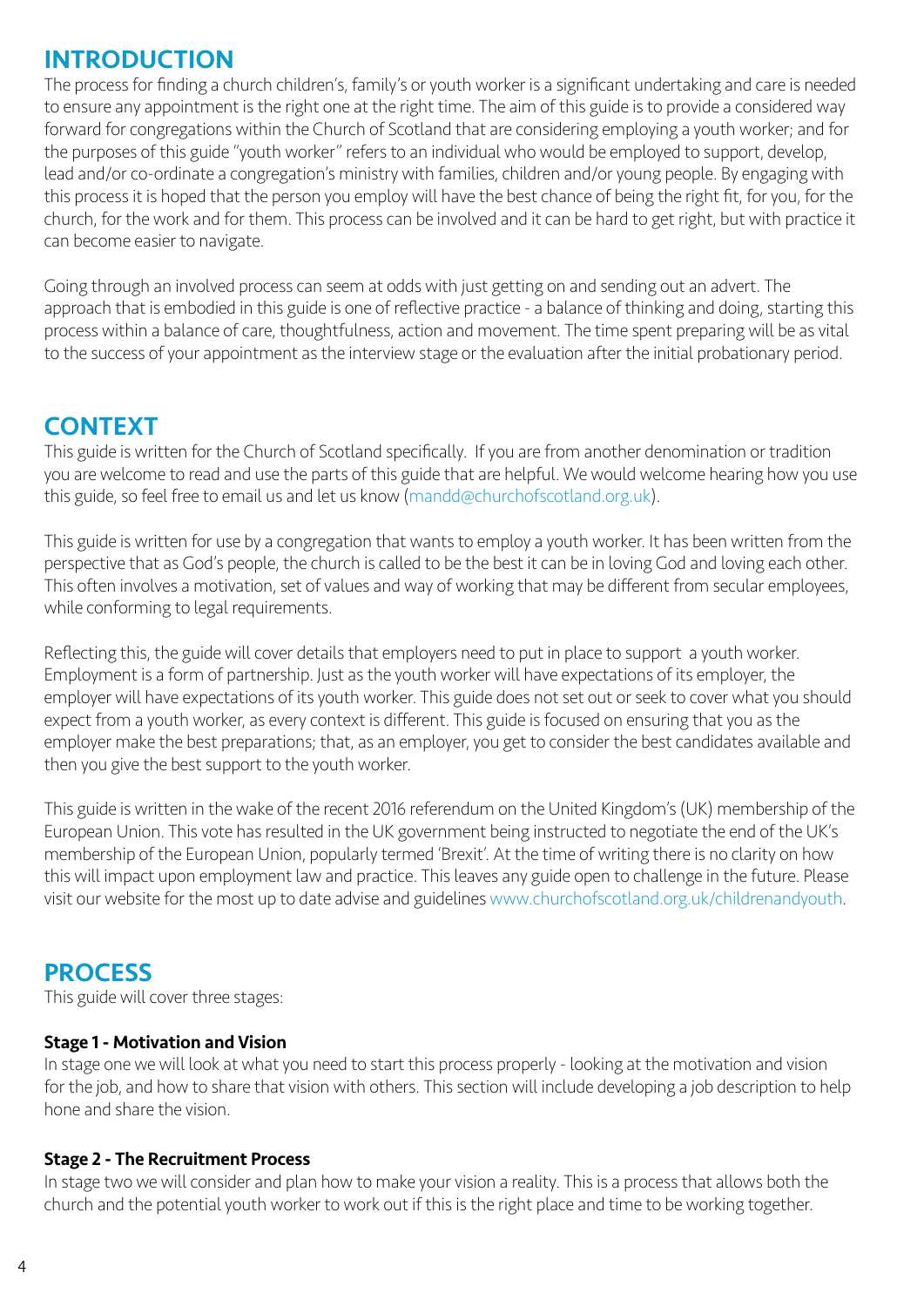## Stage 3 - Making it Marvellous and Keeping it Great

In stage 3 we cover some of the policies and procedures that are needed to be put in place in order to support the youth worker. Once the youth worker is appointed and in post, keeping the relationship maintained is a significant consideration. As you are undertaking the recruitment process, ask yourself what would make this a marvellous place in which to work.

### Process timeline

There is a natural order to the process of finding a youth worker presented in the form of a time line below. The process may take a couple of months if replacing an existing youth worker or be as long as seven to nine months if starting afresh.

### Timeline

| <b>Stage 1</b><br><b>Motivation and Vision</b>          | Initial idea for employing a worker.<br>Prayer.<br>• Considering your motivation and vision.<br>Sharing the idea with your minister.<br>$\bullet$<br>Sharing the idea with your Kirk Session. Asking for permission to<br>form a group to investigate the idea further.<br>Small working group formed who work on refining the vision<br>(stakeholder analysis, investigating avenues of funding, considering<br>the responsibilities of an employer and refining the job description).<br>Get Kirk Session approval to recruit. |
|---------------------------------------------------------|----------------------------------------------------------------------------------------------------------------------------------------------------------------------------------------------------------------------------------------------------------------------------------------------------------------------------------------------------------------------------------------------------------------------------------------------------------------------------------------------------------------------------------|
| Stage 2<br><b>Recruitment Process</b>                   | • Confirm the post with Presbytery.<br>Put together an application pack to send to potential applicants.<br>• Form the interview panel.<br>• Advertise the post.<br>• Produce the essential documentation (contract, policies &<br>procedures). Get Kirk Session approval of these as appropriate.<br>Engage in the selection process and make an appointment.                                                                                                                                                                   |
| Stage 3<br>Making it marvellous and<br>keeping it great | Arrange the induction process.<br>Employee begins the induction process.<br>Inform 121 and Presbytery of the new employee.<br>• The induction process ends and regular line management and<br>support begins.<br>Regular annual review process takes place.                                                                                                                                                                                                                                                                      |
| Stage 4<br><b>Finishing Well</b>                        | Ending the contract.<br>Employee moves on.                                                                                                                                                                                                                                                                                                                                                                                                                                                                                       |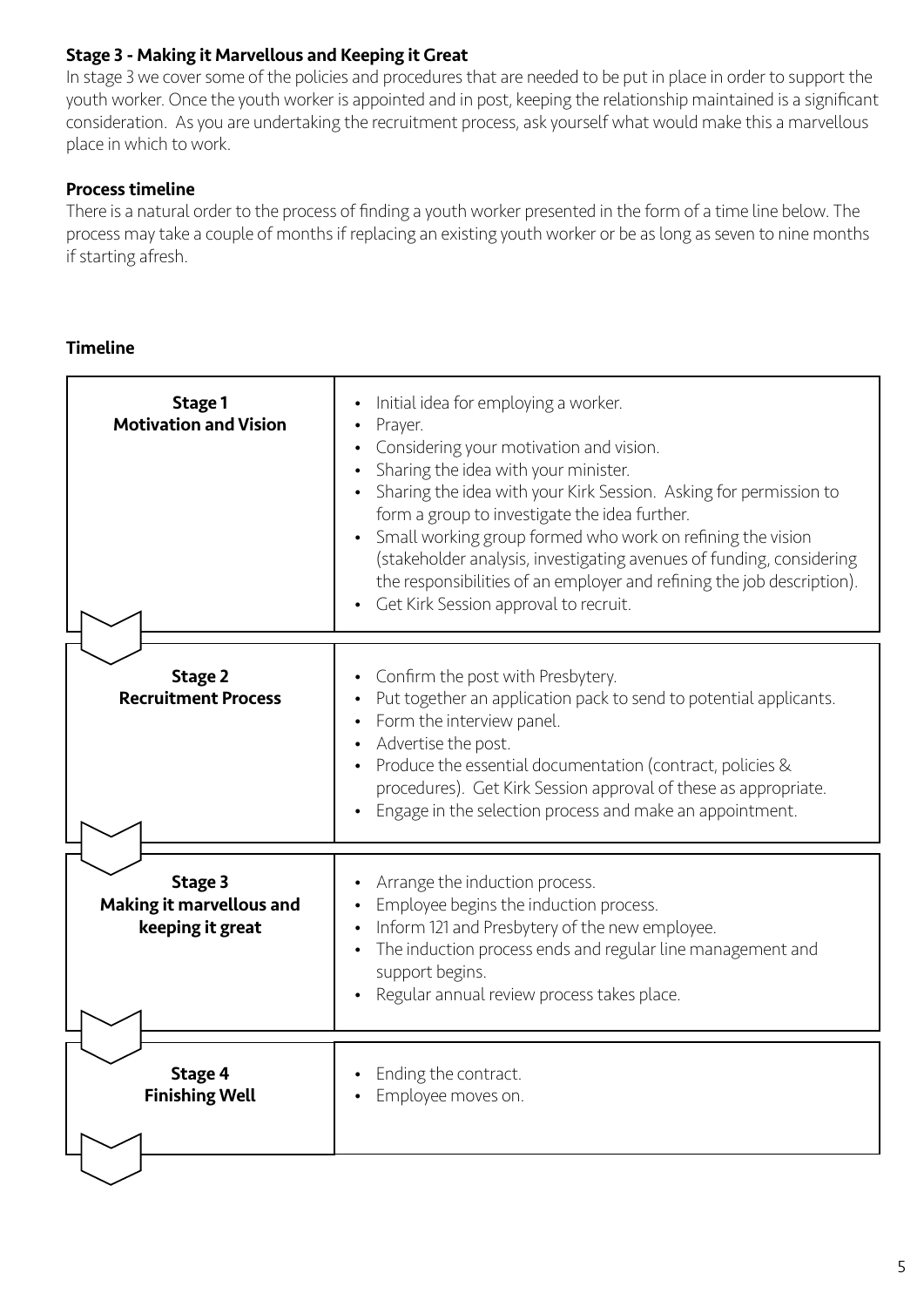# <span id="page-5-0"></span>STAGE 1 - MOTIVATION AND VISION

In stage one we look at what you need to start this process properly, the motivation and vision for the job and how this opportunity will make a difference. We will also consider how to engage others within this process.

#### 1.1 Motivation

Before beginning the recruitment process it is important to consider if recruiting somebody is actually the best option in your context and there are a number of issues to explore in doing this.

To begin you'll need to take some time to think through what it is that you as a church want to do with children, young people and their families and why. The Learn publication 'How Will Our Children Have Faith?'1 is useful for this purpose.

Many churches find themselves thinking about how their church can move forward; for some this is based on a conviction that their church needs some support for broad religious education of children and young people; for others, it is based on a desire to work in the local community. In some areas, the Presbytery Planning process has created space for innovative ministry positions to be created. Whatever the case, it is possible that the motivation you have personally is different from the motivation of other members of the congregation, Congregational Board or Kirk Session.

We all have a picture of what the church looks like, what it should be doing and why we are doing this thing called church. Our motivations and vision will be different in each context, given the fact that we are individuals with beautiful and curious ways of thinking. Every church is a gathering of these 'people of the way' who come together to share in a community gathering; to celebrate sacraments; to worship together; to meet each other as we meet God. The motivation and vision for each role will therefore be unique as it is a product of a specific context and community of people; it is important not to fall into the trap of thinking that just because other churches are employing youth workers that it is right for your church.

Having spent time thinking about what work needs to be done, you then need to think about who is going to be best to do the work. There is a temptation to think, particularly when you are lacking in the number of volunteers you have, that the answer is to employ someone to do the work, but this leads to an unstable position in that one person cannot possibly do the work on their own, they will need the support of volunteers to do everything. If you are in this situation then the best advice is to work on growing your volunteer team and developing your vision before you think about employing someone to help co-ordinate the work. No youth worker (no matter how good and experienced they are) will be able to start in a role and magically produce a new set of volunteers to do the work with them.

It may be that given some appropriate training and resources your volunteer team will be able to undertake most of the work you have identified, so by prioritising which work is needed you can develop your provision without needing to employ someone. It may be that your volunteers are very skilled at undertaking the existing work but you think you need somebody to come in and help co-ordinate and develop the work further, offering strategic thinking and creative ideas for new areas of work. With this type of motivation, employing a youth worker is an appropriate way forward.

# 1.2 Vision

Once you have decided that your motivations are right and that employing a youth worker is the way forward for your church, a practice of noticing is very important. What we notice gives us a hint of where our priorities and vision should be rooted. It allows space for the Holy Spirit to provoke us. It allows those who notice to pray into the situation, to share with others about changes that are needed and to work for change.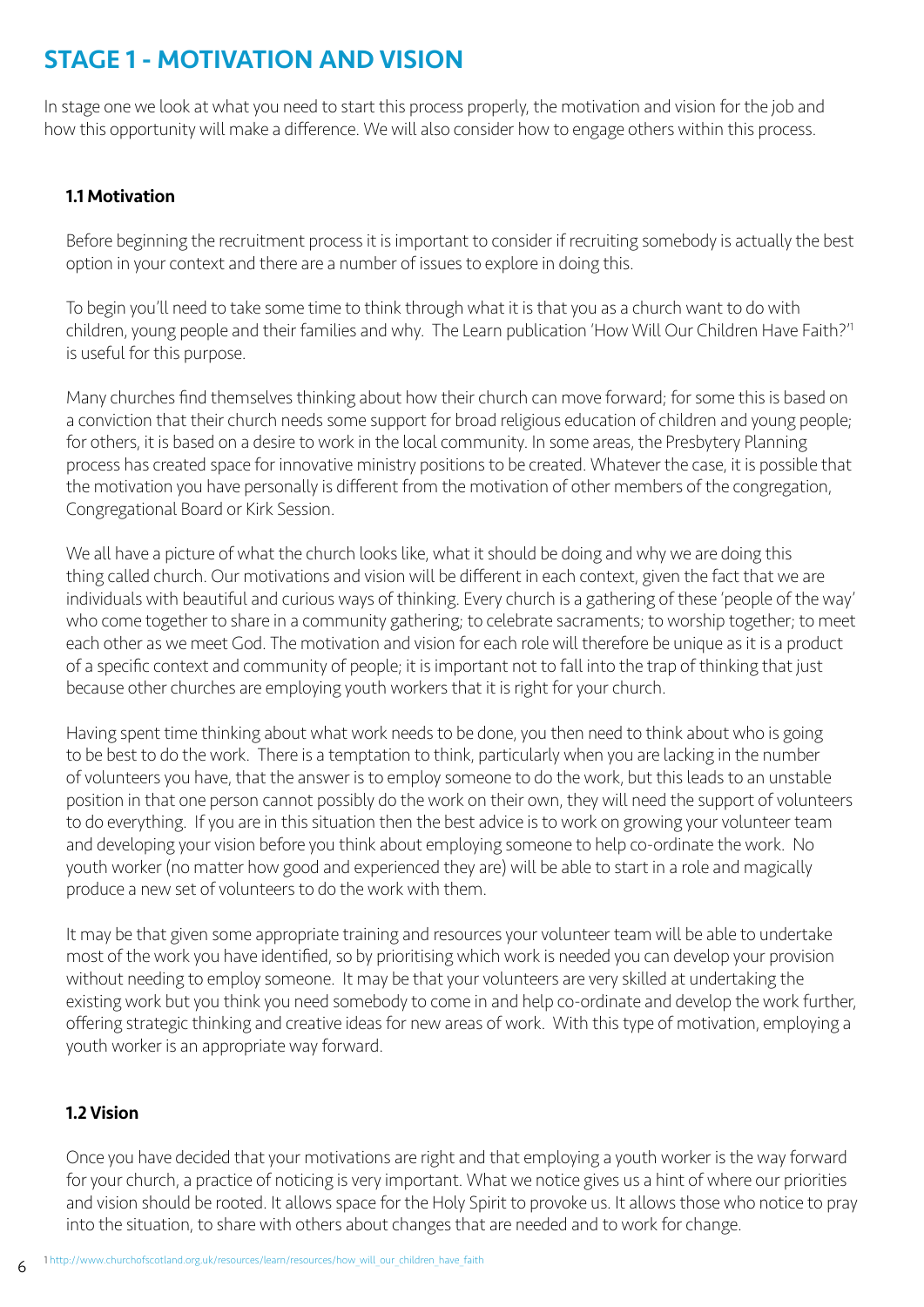This 'noticing' and spirit-led response naturally gives a story on which to base the work. This story will clarify the nature of the vision. As it is unlikely that your church is sitting on a bottomless pot of money that will cover the costs associated with a youth worker, the church will need to explain what this story is to others in the congregation and to some outside funding bodies, such as central Church of Scotland funders, national charitable funding organisations or a local business. What these all have in common is a desire to hear your story; where you see the world needs to be changed and what difference that change will make.

Look at the questions in Appendix A and take some time to explore them.

## 1.3 Shaping the job description

A job description expresses your ideas for the role in a brief and coherent way. It provides the vision, the difference you want to make, along with practicalities such as job duties; pay scale; management arrangements; training opportunities; and any application requirements, including a PVG check or a Genuine Occupational Requirement in terms of the Equality Act 2010.

The process of writing a job description is contained in Appendix B. At this early stage sitting down and working through this task may help you to explain your vision in a recognised format. It will also provoke questions which you will need to answer when having a discussions with the minister, Kirk Session, Presbytery and potential funders.

#### 1.4 Questioning your initial vision

Once the vision is in place, the next stage is to share the vision with others. If your vision is borne of divine discontent, then God will have been preparing others to engage in this project also. Then, as you tell your story, the vision that you describe will be one that God has shaped and that others can own and engage with. One of the ways to do this is to speak with a few members of the congregation and to share your vision and what you have noticed. Ask if they would pray about it and listen to what God says to them over the next few weeks.

It would be naive to consider that this will be an easy process. Your vision may be one that jars with another's vision. By sharing your vision and asking others to share their vision, the project becomes something all can share in. It becomes a vision that all can engage with. It becomes a vision all can own and act upon.

Within the Church of Scotland, the role of the minister will be key to this vision taking shape. If after a few weeks of prayer and reflection, the opportunity to employ a youth worker seems to be appropriate, then sharing this vision with the minister is the next stage. The minister can help shape the vision and also provide a balanced response to your vision. The minister can also help schedule a discussion for you at the next Kirk Session meeting. Your aim at the Kirk Session is to outline your vision and ask for permission to form a small group to look at how this vision could take shape within your parish.

# 1.5 Refining your vision

Once the Kirk Session has given permission for a small group to look further into this idea, there are three main areas of research to undergo: stakeholder analysis, investigating finance and refining the job description.

# 1.5.1 Stakeholder analysis

Stakeholder analysis is the process of considering who the stakeholders are for a project, and considering how this project will affect them. A stakeholder is someone who would be affected by the project.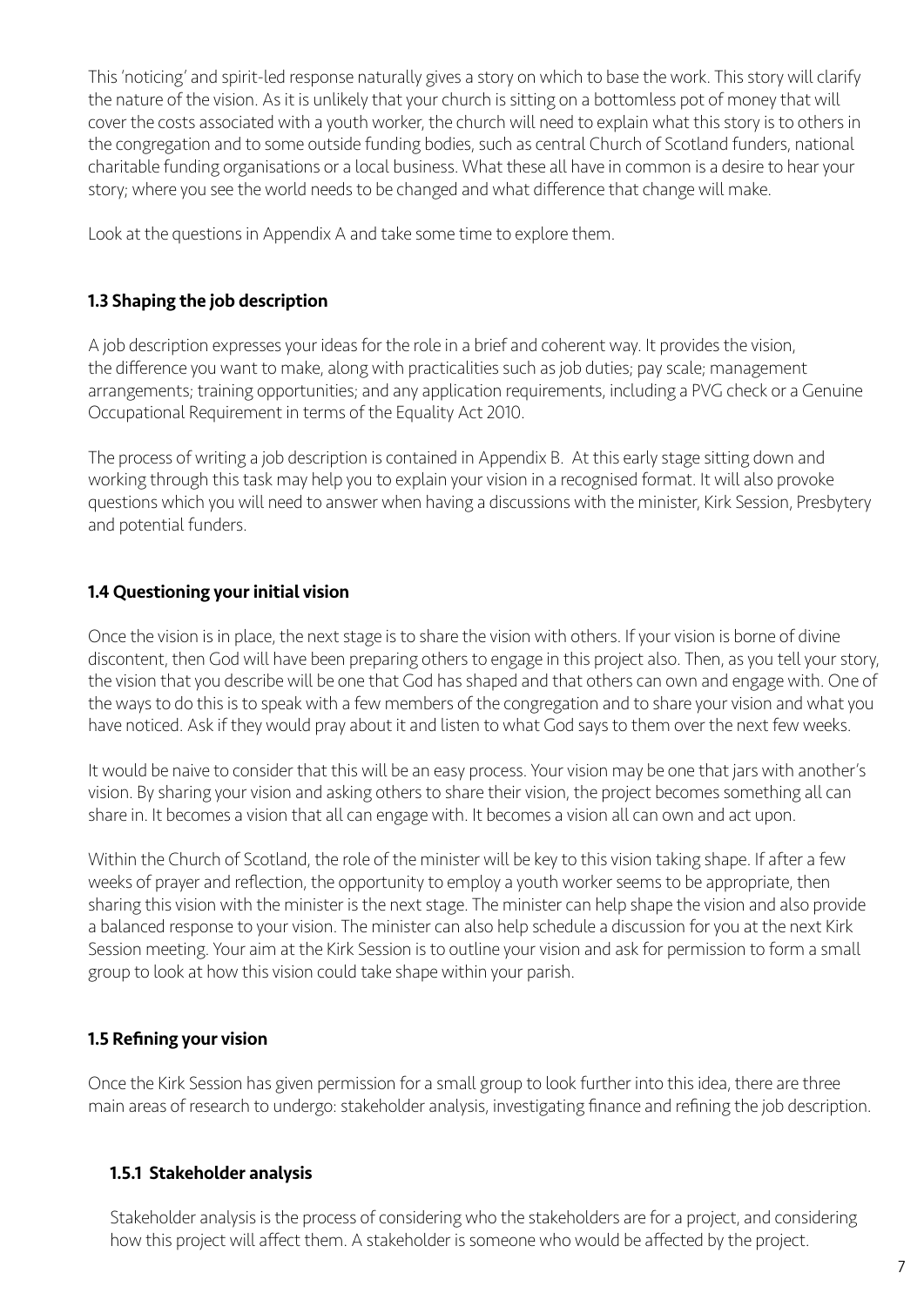Stakeholders for a proposed children's work project may include, within the church context: the children, their parents, existing children's work volunteers, the minister, Kirk Session, Congregational Board, and Presbytery. Stakeholders from outside the church context may include: children who do not attend church, schools, out of school clubs and children's work provided by the local authority. In every situation the list of people who do need to be consulted will be different, and may not be obvious. If you want to employ a youth worker, how would a new youth club on Saturdays affect the Boys Brigade group on Fridays? If you want to employ a community artist, how would lunchtime school art groups affect chaplaincy arrangements? If you want to employ a children's worker to work with children to develop some Messy Church related community work, how does this affect Sunday School? A useful toolkit for developing a stakeholder analysis process can be found here: [http://www2.mmu.ac.uk/media/mmuacuk/content/](http://www2.mmu.ac.uk/media/mmuacuk/content/documents/bit/Stakeholder-analysis-toolkit-v3.pdf) [documents/bit/Stakeholder-analysis-toolkit-v3.pdf](http://www2.mmu.ac.uk/media/mmuacuk/content/documents/bit/Stakeholder-analysis-toolkit-v3.pdf)

Once you have the list of stakeholders, it is time to share your story with them. One form of stakeholder consultation is to share your vision and ask them to share theirs, allowing the vision to be collaboratively developed. This will normally include seeking input from the minister, Kirk Session or Congregational Board and members of the congregation, including children and/or young people that the youth worker may engage with in their work.

This joined up vision can be agreed upon thereby reflecting the voices of all those affected by and involved in the project. This process will challenge your vision and refine it. It will require you to face how open you are to changing your vision, based on what arises from these conversations. This is important as stakeholders are potential partners. Stakeholders will contribute to the success of any project in many different ways. If you are not willing to change and work with them your project may not get off the ground.

This consultation will refine and have implications for the final job description which the group will share with the Kirk Session.

#### 1.5.2 Financing the vision

This guide does not address the issue of securing funds for a youth worker's salary or the work they will be undertaking. However, there are funds at national and local level that can be applied for. It is worth considering grant-making bodies, church funds, government funds, local business funding, or perhaps a model of ecumenical joint working to allow some neighbouring churches to employ one youth worker. The most common model of employment is for one existing organisation to employ the youth worker. In general, in these guidelines we assume that one church is the employing agency for one youth worker. The Church of Scotland Law<sup>2</sup> Department can provide advice on legal issues.

This employment model that you settle upon will depend on your context. If your context is one that involves a significant amount of school work or work across several parish boundaries, a trust model may be more suitable. In a number of areas of Scotland independent trusts have sprung up to employ a youth worker on behalf of different churches and partnerships. Crying Out Loud trust in Clackmannanshire, Hilton Youth Project in Inverness or St Paul's Youth Forum in Glasgow are examples of trusts being formed either by the Church of Scotland congregation on their own or in partnership with other churches and agencies in order to provide high quality work. If you think that a trust or a new organisation is the natural way to employ and lead this project following your vision-forming stage - that is great. However, a guide to setting up a trust is out with the scope of these guidelines.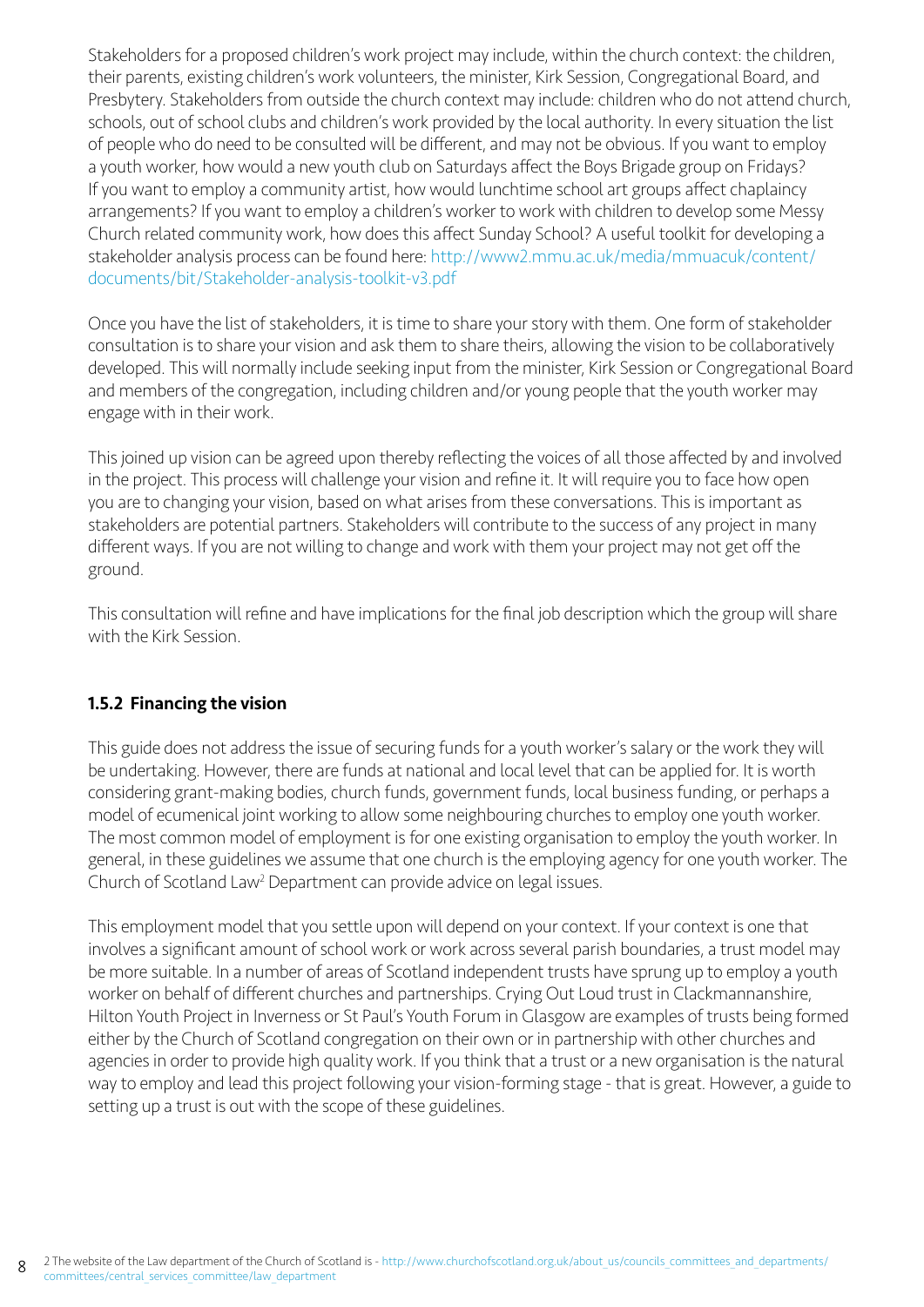#### 1.5.3 Consider the congregation's responsibilities as an employer

Legislation affects many aspects of employment and the Kirk Session or Congregational Board should familiarise themselves with what their responsibilities as an employer will be prior to engaging in the recruitment process. The Law Department of the Church of Scotland issues guides, specifically "the A to Z of employment Law". This should be used as a key source of guidance during this task and can be found here:

http://www.churchofscotland.org.uk/ data/assets/pdf file/0014/32063/A-Z of Employment Law [March2016.pdf.](http://www.churchofscotland.org.uk/__data/assets/pdf_file/0014/32063/A-Z_of_Employment_Law_March2016.pdf)

# 1.5.4 Refining the job description

At this stage you should be able to refine the job description based on your vision, the information gained through the stakeholder analysis and the finance you have available. The process of writing a job description is contained in Appendix B.

# 1.6 Replacing a youth worker

Thinking through the vision and motivation, and working out the practicalities for the job description may seem slightly redundant within the context of replacing an existing youth worker. The job has already been done by someone previously and, hopefully, done successfully. There already exists a list of things that need to be done and a pattern of working that is acceptable to the line manager and the Kirk Session.

That's a great starting point, but it is advisable to put as much thought and consideration into replacement positions as you do for a newly created position. Hopefully you will have the advantage of having in place a vision and motivation for employing someone that the whole church is agreed upon. This can put additional pressure on the need to ensure the continuity of the project. But the questions to be asked in this situation are different. They are based on taking stock of the project, and balancing this against the vision the church has for moving forward in its work. Instead of asking what you would do given a blank piece of paper, the questions are reflective ones. It is a time to ask why you are doing things in the way that you have been; maybe things can continue as they are or maybe changes are required.

The answer may be that the Kirk Session want to have this time spent as per the current programme and that the current youth worker has specific skills that suited its needs. The time between the present and a potential future youth worker (or during a notice period) can provide helpful time to consider what the job has become, and how much that job is the one that you wish to advertise. It may be that the previous youth worker has provided training for volunteer leaders to take responsibility for a significant portion of the previous work schedule. This would allow the focus of the job and the new position you advertise to have a substantially different emphasis and require different skills and knowledge that should be reflected in your application process.

Some questions that you can ask are included in Appendix A.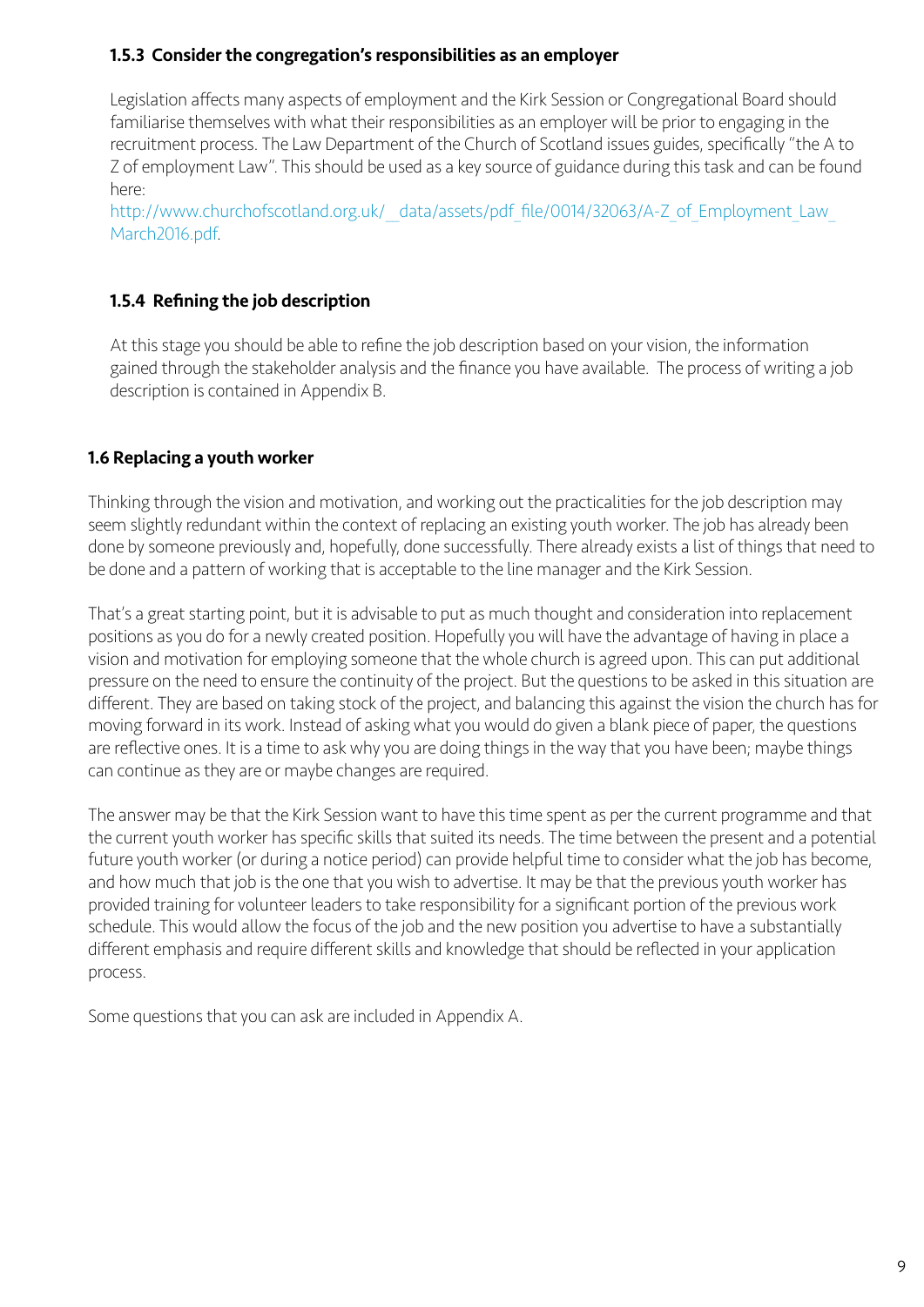# <span id="page-9-0"></span>STAGE 2 – RECRUITMENT PROCESS

In order to employ someone, you need to convert your vision into a reasonably recognised format in order to advertise the opportunity to potential employees. The different parts of the recruitment process allow you to tell your story in a way that a prospective youth worker can understand. The recruitment process is a way of ensuring that the ideas you are sharing are ones that the youth worker wants to become a part of. As part of the recruitment process, views can also be sought from volunteers and employees.

Any potential youth worker needs to be given enough information and opportunity to help them discern if the church is a right fit for them and the place where God is leading them to serve. The recruitment process has three distinct phases: creating the application pack, advertising the position and the selection process. This can take three to four months to complete and is subject to legislation, in relation to which the Law Department can assist

### 2.1 Confirming the post with Presbytery

Before embarking on the youth worker recruitment process, you may need to get approval from Presbytery for the appointment and you should, in any event, inform Presbytery about any local appointment. Act VII, Appraisal and Adjustment Act, 2003, applies to all ministries within the Church of Scotland. Section 16 in particular applies to "individuals other than inducted parish ministers, whether part-time or whole-time, and whether ordained or not, who exercise paid leadership in the worship and pastoral life of the congregation." While it is clear that a potential youth ministry and/or children's ministry role would be covered by this, a community youth worker role will need to be discussed with Presbytery. The community youth worker role may be found "to be comparable" with a ministry role, in the view of Presbytery, and as such will be subject to the provisions of the Act.

In section 16 subsection 2, Act VII states appointments can only be made "(a) under the terms of a presbytery plan" or (b) "with the prior approval of presbytery of the bounds". This means that before you move to employ a person in any of these roles, you should discuss the role with Presbytery. The Presbytery Clerk will be able to assist.

# 2.2 Creating the application pack

As the church receives applications and enquiries about the post it would be helpful to have a small pack to send to the applicants. Any potential youth worker needs to be given enough information and opportunity to help them discern if the church is a right fit for them and the place where God is leading them to serve.

It would be good to have this information in pdf format in order to send by email where possible as this will minimise postage costs. If you were able to have the application pack on the internet, available for download, any potential applicant could then access the information and hopefully apply very quickly.

# 2.2.1 How to apply

A crucial element of this will be stipulating how you would like applications to be submitted. You could design your own job application form, or ask for a CV, and small (no more than a 2 page) document outlining where the candidate sees their experience matching each of the criterion from the personal specification.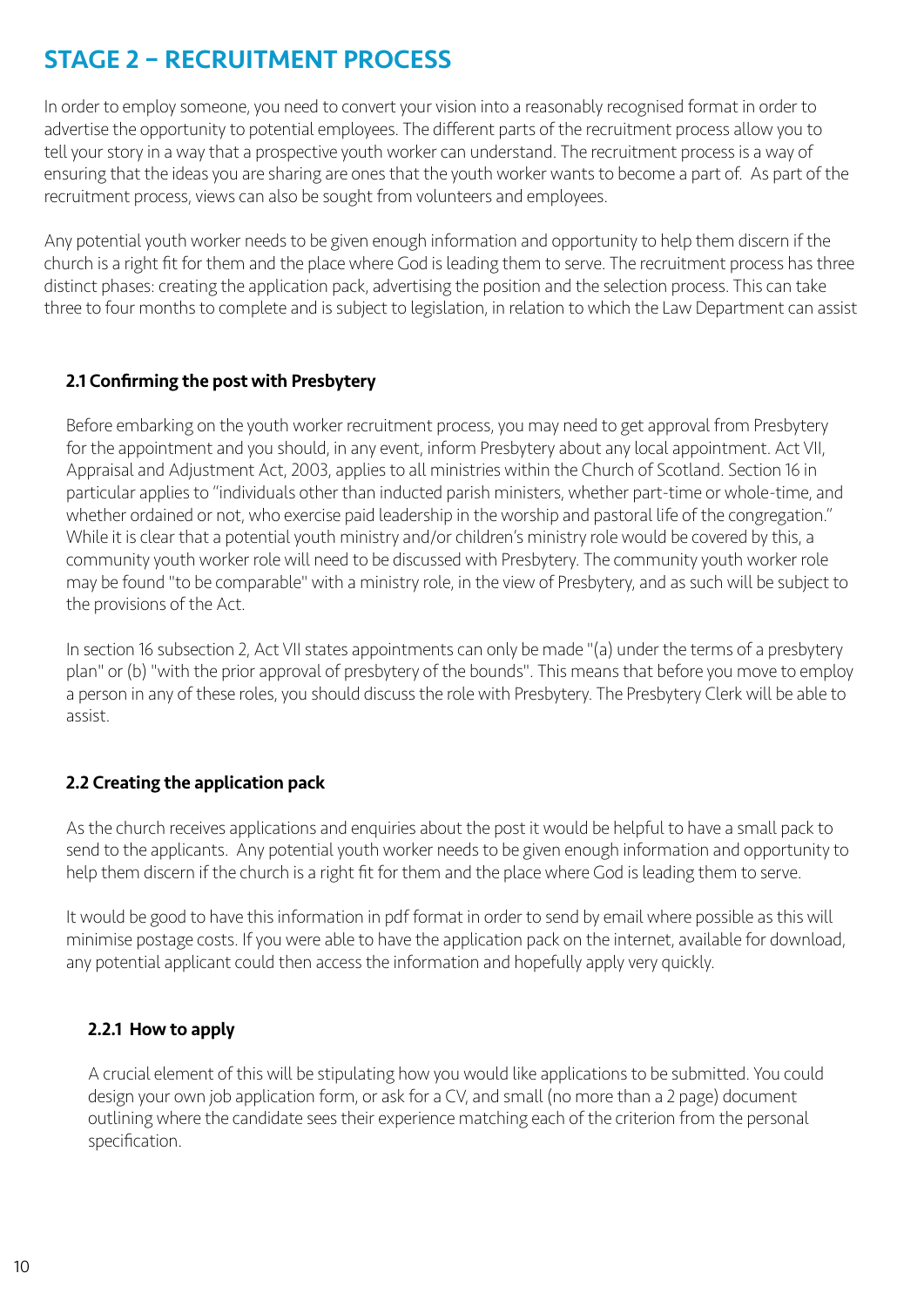## 2.2.2 Job description

At this stage the job description you have been working on needs to be finalised and approved. Any potential applicant should get a real sense of what the job involves and whether this job is ideal for them from this document alone. See Appendix B.

# 2.2.3 Person specification

The person specification should enable potential employees to see if they have the skills, knowledge, experience and attributes that you are looking for. Section 5 of Appendix B explores this further.

# 2.2.4 Parish Profile

If your congregation has available resources, it would be worth putting together some information on the church and the local community in a similar way that you would create a parish profile when looking for a new minister. It may also be helpful to include a copy of your latest church magazine and a copy of the Church of Scotland's latest Statistics for Mission for your parish (available here - [http://www.](http://www.churchofscotland.org.uk/resources/stats_for_mission) [churchofscotland.org.uk/resources/stats\\_for\\_mission\).](http://www.churchofscotland.org.uk/resources/stats_for_mission)

# 2.3 Interview Panel

Before advertising the post it would be wise to consider who will be involved in the interview process. We consider the interview process in section 2.6 and Appendix C, but giving consideration to the make-up of the panel is of particular concern at this point. Selection of this panel early in the process will allow for availability of interview dates to be agreed in advance of the advert being drawn up and therefore included in it.

Some general guidelines for an interview panel include the following:

- The panel should be made up of more than one person and ideally be diverse
- The panel should not have anyone who will be line managed by the post holder
- The members of the interview panel should also be able to contribute to the selection of candidates for interview
- The panel should include the person who will be the post holder's line manager
- The panel should include at least one person who has been part of the group exploring the role

More specifically, a panel member should be someone who appreciates the potential for positive change with someone in the post and be able to help assess which of the applicant(s) is the right person. It may not be appropriate to have a young person or child on a formal interview panel, but it is worth working in a creative way to obtain informal input from young people concerning the role. The planned times of interviews could be arranged to be when young people and children are free so that the candidates would spend 30 minutes being taken round the church buildings by a group of young people. This would allow time for the youth worker and young people to meet and chat and gain an impression of each other.

# 2.4 Advertising the Post

The way a job is advertised should be linked to the role; for a youth work job, advertise widely and specifically in youth work relevant places. The job should be advertised in a way that is non-discriminatory and allow for the widest audience to be reached. The advert should be eye-catching and clearly provide the key information about the job.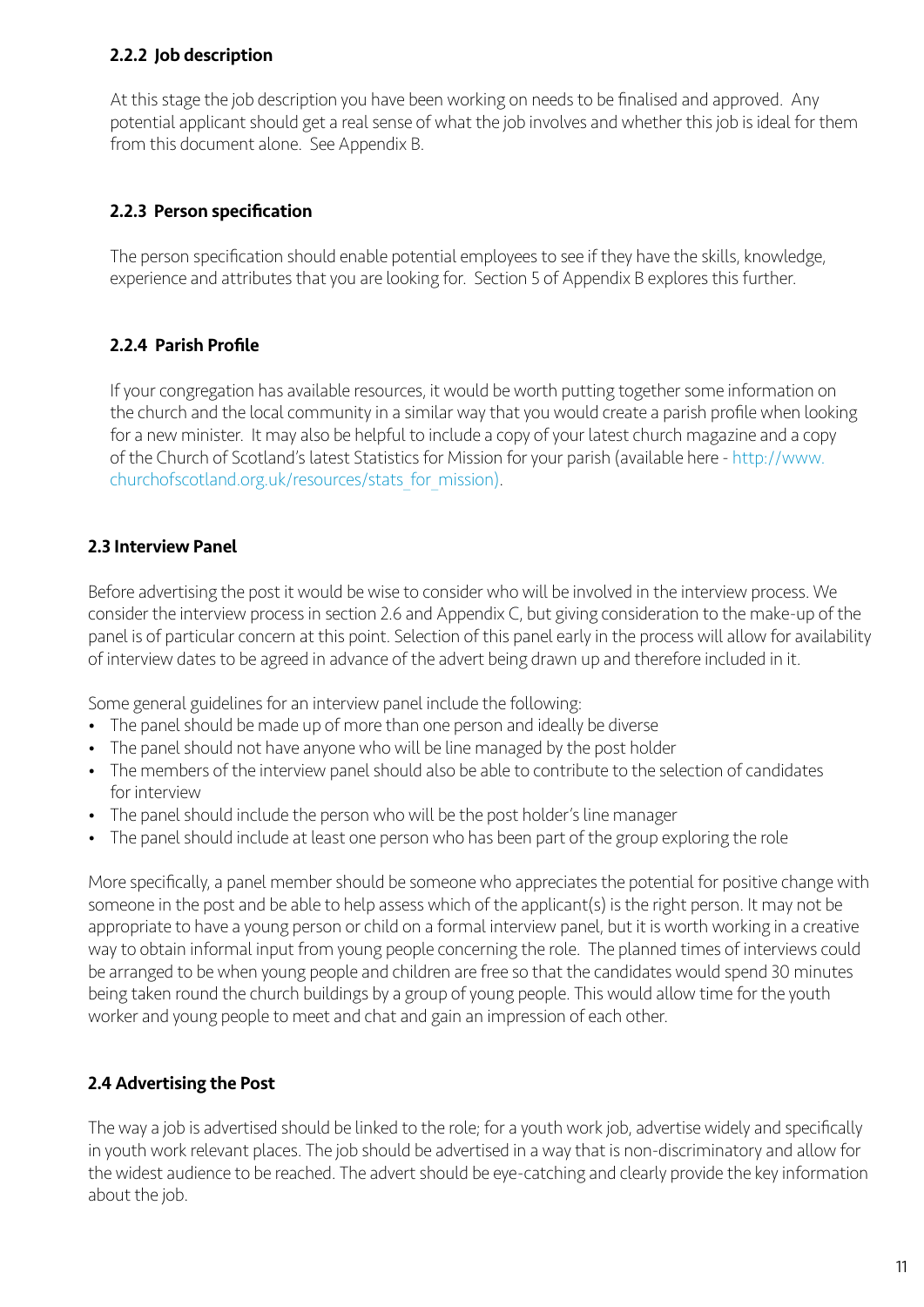# 2.4.1 Information to include

Any job advert should include the following key information from the job description:

- Job title
- Salary
- Place(s) of work
- Hours of work
- Closing date for application
- Interview date

Other important information for the advert includes:

- Details of how to get an application pack or who to contact for further information.
- If a genuine occupational requirement (GOR) has been established for the role, for example where the youth worker will be involved in providing religious guidance, you should include the wording "Applicants require to be a committed Christian, with a live church connection, (This is a Genuine Occupational Requirement in terms of the Equality Act 2010)". It should be noted that a GOR is only valid if it is required for the role. For example an advertisement for a church cleaner should not contain a GOR. Should you have any questions about the application of a GOR please contact the Law Department.
- If the post includes working with vulnerable groups, including children, young people or vulnerable adults, the following wording should be included: "In view of the nature of the post, the post holder will be required to be a member of Disclosure Scotland PVG Scheme and have an up to date PVG certificate."

Beyond these key factors, it is open for you to creatively design an advert that reflects your story and the job opportunity that you are creating.

# 2.4.2 Where to advertise

Included below is a list of spaces where a variety of churches have advertised job opportunities; it is not an exhaustive list but will provide a good starting point. Please note that the inclusion of the publications in "wider print" or "wider online" sections below does not imply any endorsement by the Church of Scotland.

# Church of Scotland specific

- The Church of Scotland website has a space for jobs [http://www.churchofscotland.org.uk/about\\_us/](http://www.churchofscotland.org.uk/about_us/vacancies_and_volunteering) vacancies and volunteering. Send your advert and details to hr@churchofscotland.org.uk
- Our development workers can share job opportunities through their social media networks. Send your advert and details to mandd@churchofscotland.org.uk
- Your church noticeboard, website and social media presence.
- Your church magazine and neighbouring churches magazines.
- Life & Work.

# Wider print

- Your local newspaper.
- Youth and Children's work magazine (Premier). Premier may also include a website listing at https:// www.premierjobsearch.co.uk/
- The Big Issue.
- Church of Scotland training colleges at various universities or the Scottish School of Christian Mission may have notice boards that can advertise job opportunities.

# Wider Online

- You could advertise on Facebook/Google searches, so when someone searches using "children's ministry jobs" (or similar term) your advert will come up as the first advertised result in the surrounding geographic area.
- Creative Scotland have a facility for advertising Community Arts Jobs: [http://opportunities.](http://opportunities.creativescotland.com/?filter=upcoming-deadlines)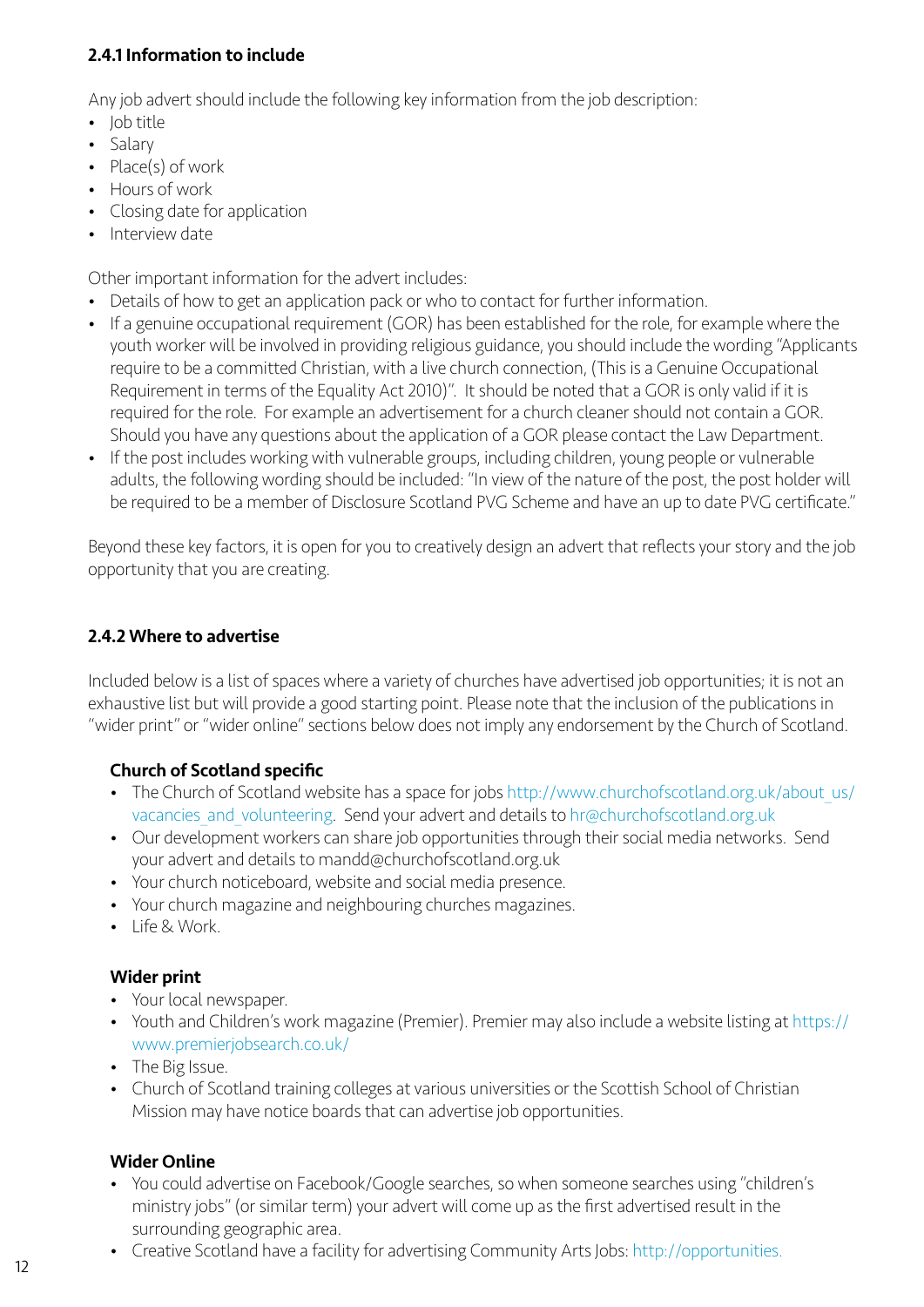[creativescotland.com/?filter=upcoming-deadlines](http://opportunities.creativescotland.com/?filter=upcoming-deadlines)

- Good Moves lists charity and voluntary sector jobs, including some Church of Scotland jobs: [http://](http://www.goodmoves.org.uk/Search/CMS) [www.goodmoves.org.uk/Search/CMS](http://www.goodmoves.org.uk/Search/CMS)
- Ask neighbouring workers to spread the advert around their networks.
- Youthlink Scotland

#### 2.5 Essential documentation

#### 2.5.1 Contract

The contract of employment will be an important part of the employment process and legislation requires that it covers specific information such as remuneration, working hours, absences from work due to illness, pensions (etc) and should also outline the employer's disciplinary procedure and grievance procedure. Template contracts are available from the Church of Scotland website, at this link: [http://www.](http://www.churchofscotland.org.uk/resources/subjects/law_circulars#employment_law) [churchofscotland.org.uk/resources/subjects/law\\_circulars#employment\\_law](http://www.churchofscotland.org.uk/resources/subjects/law_circulars#employment_law)

#### 2.5.2 Policies

The new youth worker should also be able to rely on the church having policies in place in order to ensure that they are aware of their responsibilities and how the employer expects them to work. Policies and procedures function to share information, and also to show that as an employer you have planned and care for the employment experience. Writing documents is hard work; fortunately some of the policies and procedures will be already in place for the church, particularly if you have other employees. If these policies are not in place, now is the time to start considering how to develop them in a way that ensures they fit together for the church and its employees. These essential documents form the basis of the youth worker handbook and also affect contract terms and conditions.

A review of the policies available on the Church of Scotland website would be a good place to start:

#### 2.5.3 Policy & Procedures

Points to consider for the employment of a youth worker or when drafting policies for the congregation may include the following:

#### Working hours

This should be included in the contract of employment although there may be additional issues to consider such as:

How many hours is a normal working week for this role?

When will the youth worker be expected to work?

Is there an allowance to increase pay for working regular unsociable hours or time off in lieu? What are the procedures for logging working hours?

#### Remuneration arrangements

This should be included in the contract of employment although there may be additional issues to consider such as: How and when will the youth worker be paid.

Will the youth worker be paid in arrears?

#### Expenses arrangements

This should be included in the contract of employment although there may be additional issues to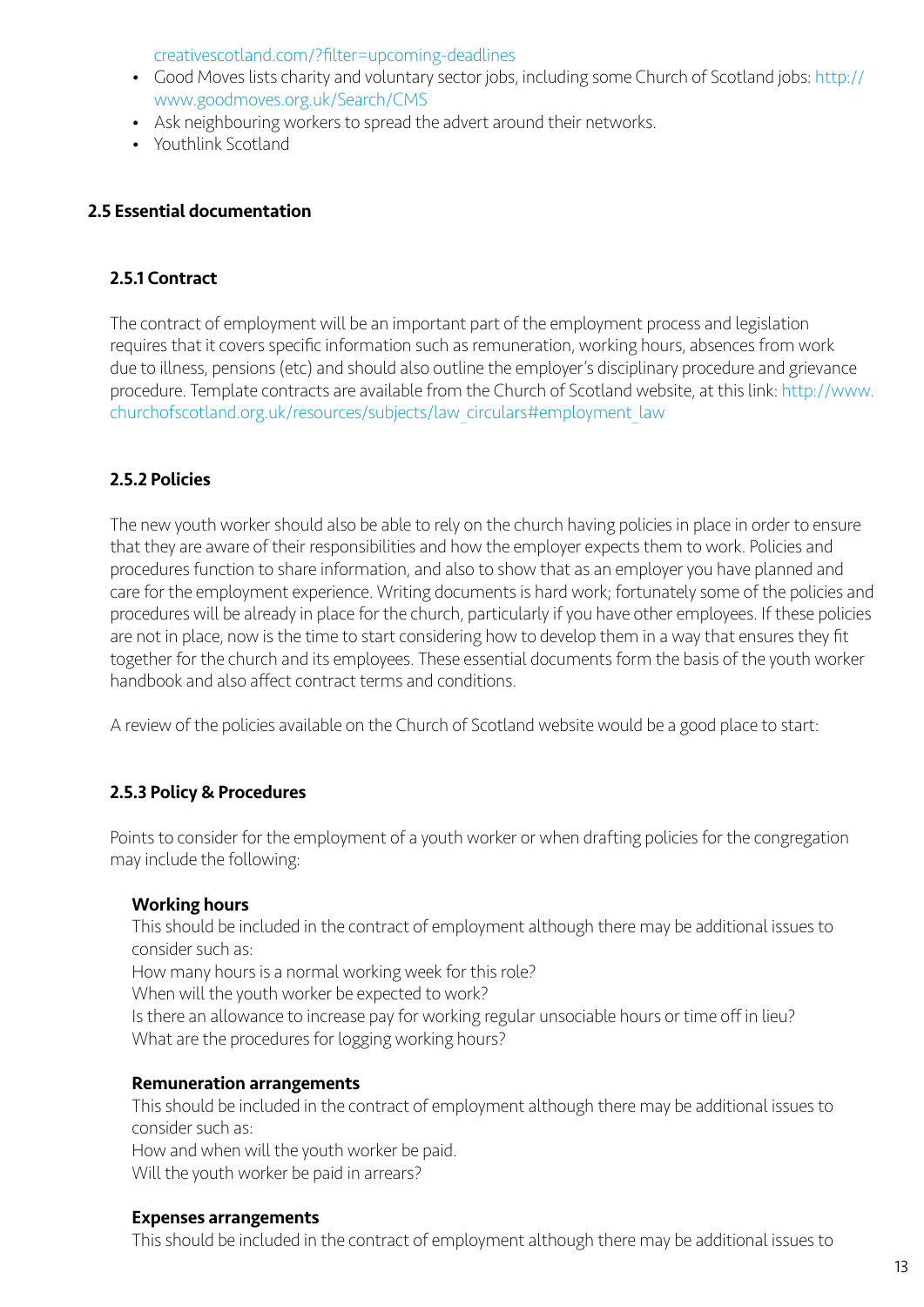consider such as: What other expenses are considered valid expenses? What is the procedure for claiming expenses? What evidence will be needed to support expenses claims?

#### Budget Policy

How is the budget for the project set? How does the youth worker request money for project expenditure? How does the youth worker access petty cash?

#### Pension policy

This should be included in the contract of employment and further information can be sought from the Law Department and from the following link: <https://www.gov.uk/workplace-pensions-employers>

#### Sick leave procedures

This should be included in the contract of employment although there may be additional issues to consider such as:

What is the procedure to notify the line manager of sick leave being taken?

#### Leave procedures

This should be included in the contract of employment although there may be additional issues to consider such as: Are public and bank holidays to be included in the provision for statutory annual leave? When does the holiday's year run from? What is the procedure to agree holiday dates? Is study leave a possibility at any point?

#### Childcare and Paternity policy

What are the policies for pregnancy and birth? What are the policies for fostering or adoption? UK government guidance is available here: <https://www.gov.uk/browse/childcare-parenting>

#### Probation period procedures

If considered appropriate for a probation period to be included, it must be included in the contract of employment.

It would be important to consider how long the period would be and how completion of the period should be evidenced.

Are there any other policies and procedures affected during this probation period?

#### Termination of contract procedures

This should be included in the contract of employment although there may be additional issues to consider such as:

What the procedure is for returning employers property at the end of the contract.

#### Grievance procedure

What is the procedure for resolving a grievance? This should be included in the contract of employment.

#### Disciplinary and dismissal procedure

What is the discipline procedure? This should be included in the contract of employment.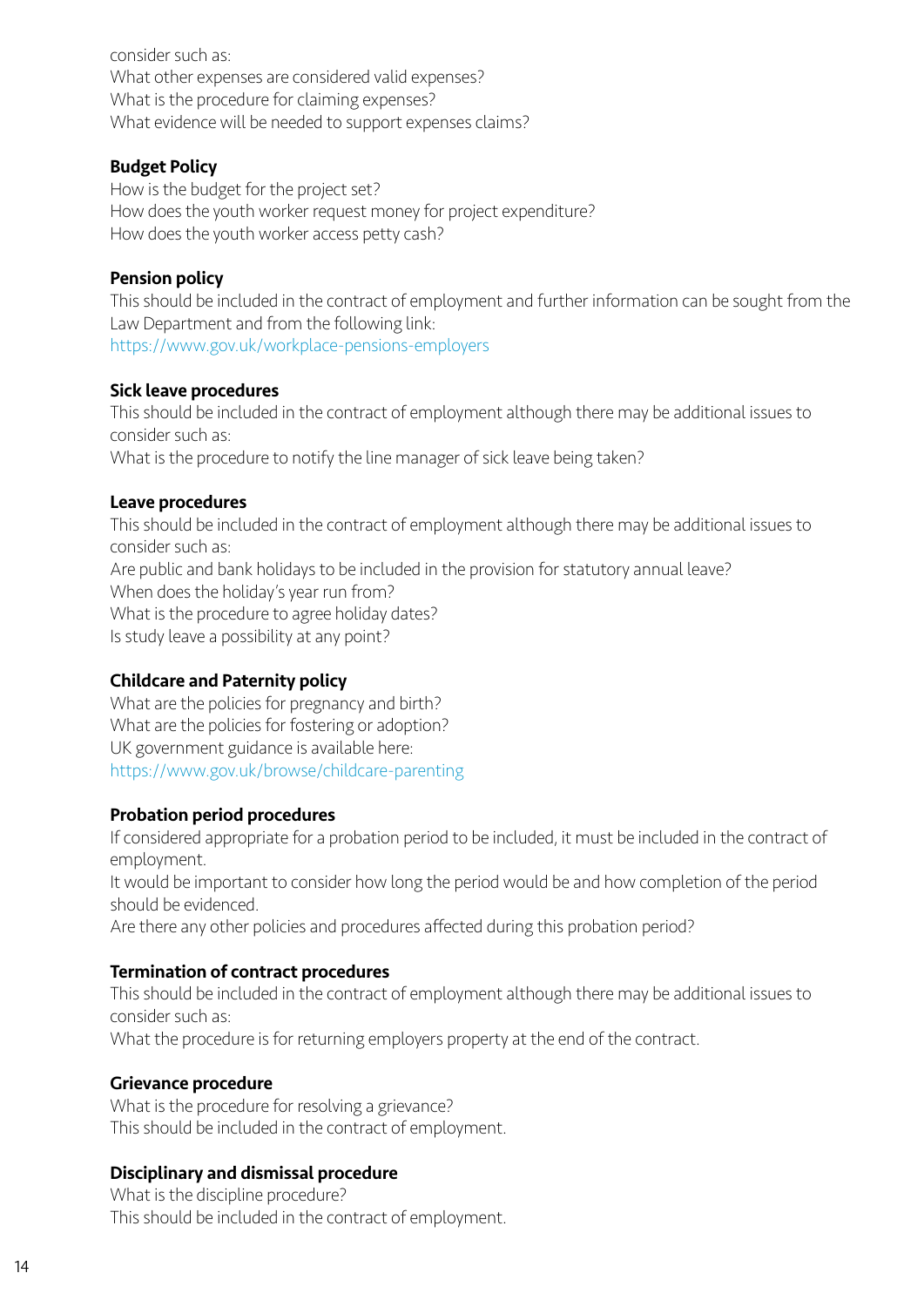#### Protection of Vulnerable Persons Policy

If the youth worker will be engaging in work with children, young people and/or vulnerable adults (as defined by the Protection of Vulnerable Groups (Scotland) Act 2007) they should be PVG certified and their contract should specify that. In addition it will be important to clarify: Who the safeguarding officer for the church is? Where can the youth worker find the PVG policy? What training will be expected to be completed in this area by the youth worker? What checks will need to be completed in this area by the youth worker?

## Health and Safety policy

Where can the youth worker find this policy? What is the accident at work procedure? What is the First Aid procedure during work events?

### Data protection

Where can the youth worker find the Data Protection Policy for the church? Is there a simple guide for the youth worker? What procedures have been put in place to ensure the youth worker works within this policy? Does this contain policies on use of computer equipment, internet or email? Does this contain policies on use of mobile phones?

Other policies would include: Insurance of Employees policy details Equal opportunities policy Disability Discrimination policy Sexual Harassment statement Use of Motor vehicles policy

#### 2.6 Interview process

The interview is the place where you and the applicant will decide if you are right for each other. The applicant is looking for commitment, engagement, interest in what will happen and a safe encouraging workplace. The church is looking for someone who compares well to the person specification, someone who is the right mix of potential as well as experience.

Specific detailed consideration of the interview process is in Appendix C.

# 2.7 The handbook

Alongside the contract, as a matter of good practice, a congregation can also provide a handbook for the youth worker that will contain policies and procedures as outlined above. Policies and procedures can be changed as required, whereas contracts may not be so easily amended.

A guide to tailoring a contract based on a template from the Law Department is contained in Appendix D.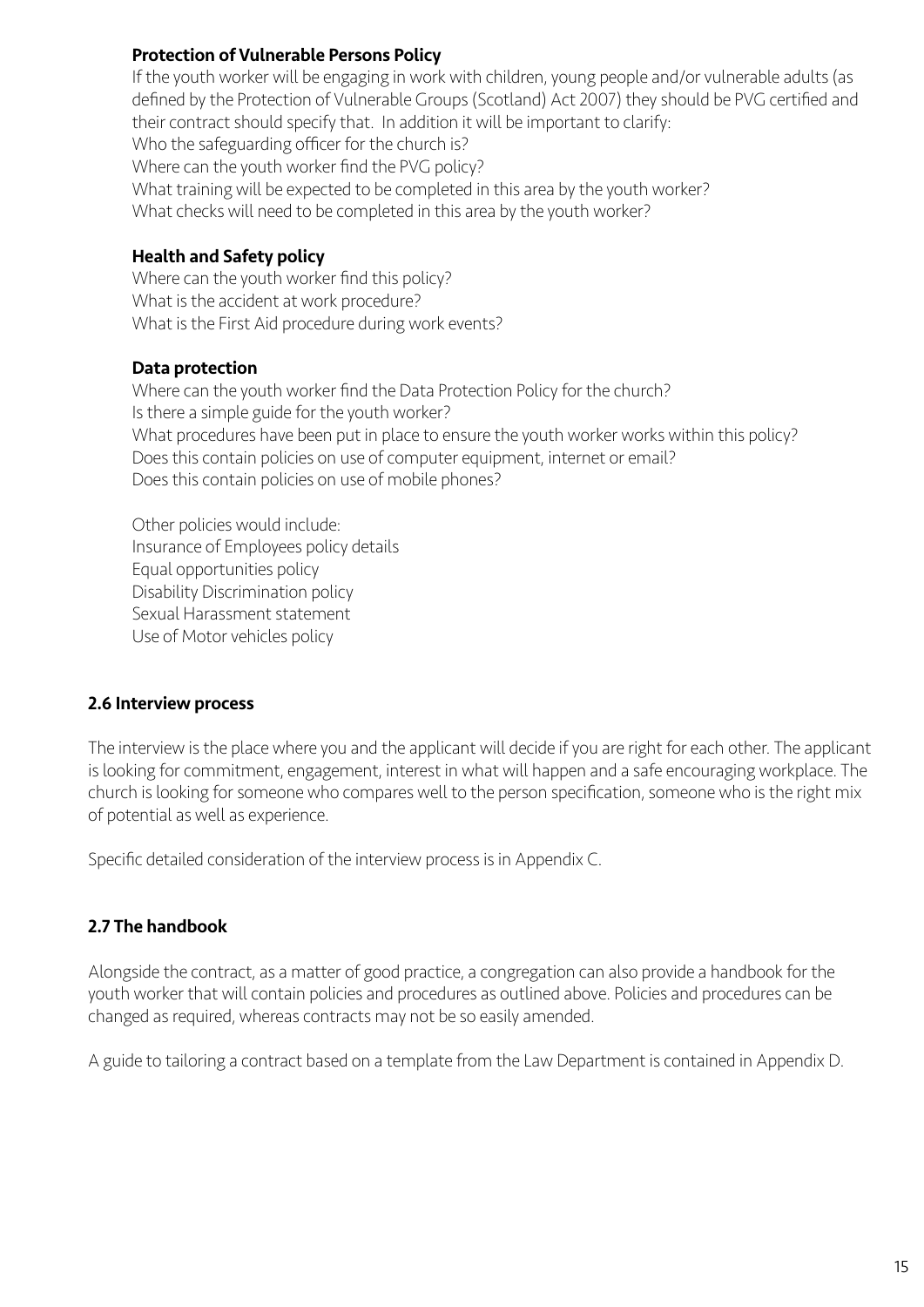# <span id="page-15-0"></span>STAGE 3 – MAKING IT MARVELLOUS AND KEEPING IT GREAT

At this point the job has been offered and (hopefully) been accepted. As an employer all the plans you have put in place are now being activated. Alongside this you need to organise the support structures to give this job the best chance of being marvellous.

#### 3.1 Making it Marvellous

One of the keys to a good working relationship is in the way this relationship starts and is maintained. As the employer, your role is to prepare the youth worker for the job appropriately, monitor what the youth worker is doing and support them as they endeavour to carry out the tasks that the church has asked them to do. There are three key factors involved: firstly, an induction process; secondly, ongoing line management and support structures; and thirdly, a process of reviewing project(s) that are being taken forward and the youth worker's input.

#### 3.1.1 Induction

The aim of the induction process is to ensure that the youth worker is able to become confident in the workplace as soon as possible. Designed to allow the individual to be brought into the world of the job, it means being introduced to the key people, places, resources, policies and procedures that will help the job to function. The induction process is key to the youth worker as they start in the position, but is also important for any stakeholders, in particular any volunteers the youth worker will be serving alongside. It should be planned, and cover the relevant areas of knowledge for the youth worker and the stakeholders.

Appendix E contains a suggested checklist of what needs to be done and when. It is not exhaustive and you may need to add other events for your own induction process. Other issues could impact upon the youth worker during this process, for example, moving house to be nearer the workplace, or building a relationship with existing staff. These and other considerations are issues that can create pressure for the youth worker during the induction time period; your induction process should have the scope to enable you to respond to each of these and other issues.

The induction period should begin before the youth worker starts work, with the employee being sent important information, including a start date, and some induction information. At this time, it may be worth asking for a PVG form to be completed and sent back so that you can PVG check the youth worker in advance of the starting date. You should also ask for the bank details of the youth worker in order to set up a payroll system and register the youth worker within the tax system. A guide to your responsibilities within the UK tax system as an employer can be found here: [https://www.gov.uk/paye-for-employers/paye-and](https://www.gov.uk/paye-for-employers/paye-and-payroll)[payroll](https://www.gov.uk/paye-for-employers/paye-and-payroll)

The induction process should be planned in such a way as to acknowledge that some events into which the youth worker has to be inducted may not be available until several months after they start. For example, a chaplaincy team arrangement at a primary school may mean a youth worker who starts in July is not involved with religious observance in the school until the end of September.

When planning an induction process it is important to bear in mind the experience of the person you are employing. If this will be their first position it will be beneficial not to overload their first few weeks with a large number of groups that they have to run, but to give them time to get to know people and how the existing groups run before giving them the responsibility of running the groups themselves. If your youth worker has experience in other similar positions then they will need time to get to know the groups they will be involved in but will find it easier to be given at least some responsibility from the beginning.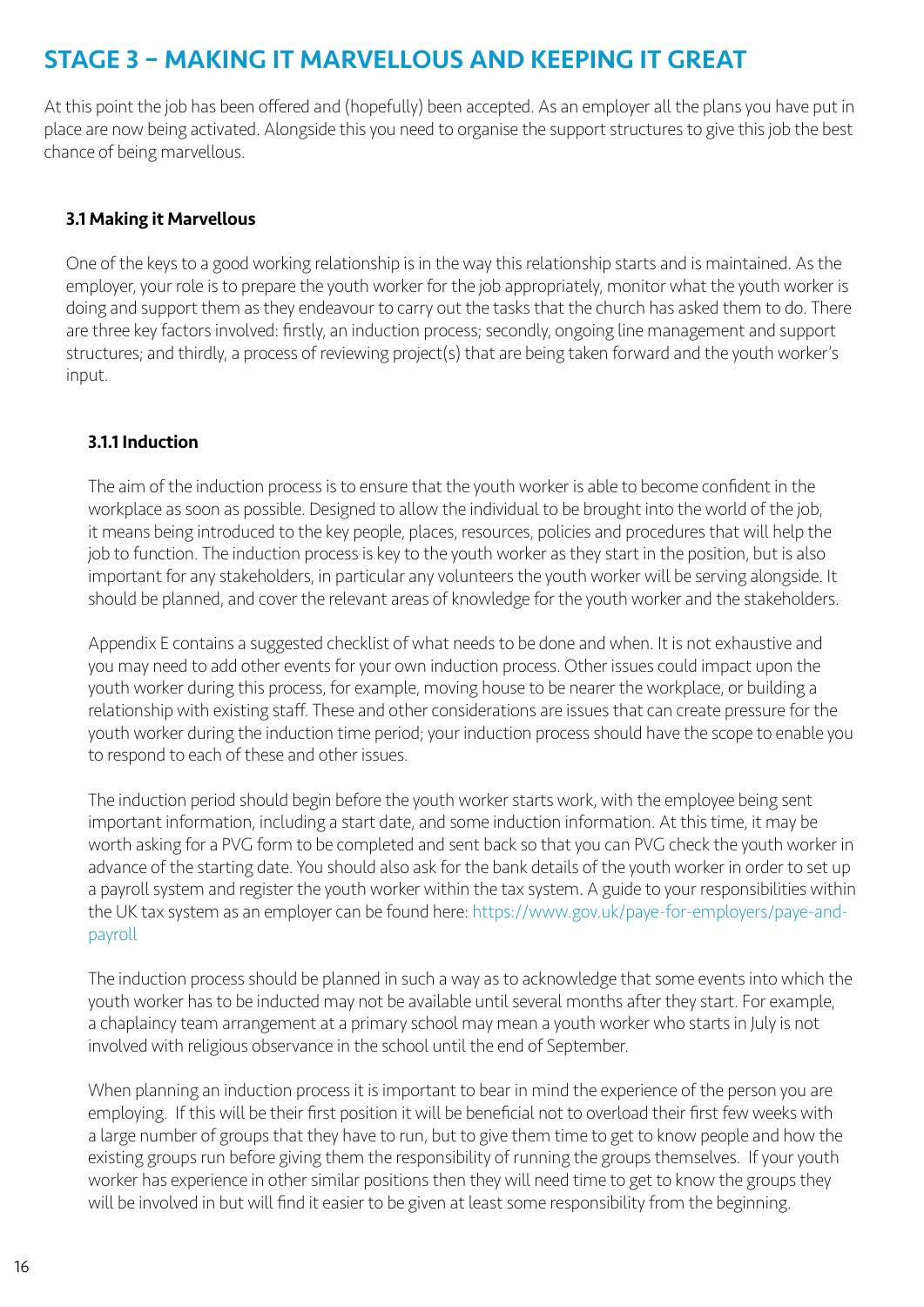## 3.1.2 Line management

We talked earlier about line management. In order to keep it great, the line management arrangements need to be maintained. The line manager should be identified in the contract and the line manager and youth worker should meet on a regular basis. If both are working closely together on projects with daily discussion and good knowledge of ongoing projects, then line management may be as rare as once a month. If, however, the youth worker is working on projects where the line manager is not involved or the line manager is not seeing the youth worker except at line management meetings, a weekly meeting may be advisable.

The line manager is responsible for overseeing the aims, objectives and priorities of the project. Depending on the skill level of the youth worker you have employed this could be at a micro level of detail (perhaps helping the youth worker shape a working week). It could also be at a macro objectives level. Line management is primarily concerned with what should be happening and why it should be happening. It should share knowledge, facilitate good performance and be a place that clarifies work expectations.

It also has a supportive function ensuring that the youth worker can talk about where they are struggling and expect to receive some assurance of support; it should be a space where the youth worker can ask for support, training or extra resources. It should also be a space where the youth worker can suggest changes and improvements within wider practice, (perhaps a change in how the church does something on a Sunday morning). It is a vital part of the conversation between employer and youth worker in which both are changed as a result. Practically, you will need to keep a written record of supervision sessions.

Further reading on this can be found at: [https://jamesballantyneyouthworker.wordpress.com/tag/](https://jamesballantyneyouthworker.wordpress.com/tag/management/) [management/](https://jamesballantyneyouthworker.wordpress.com/tag/management/)

James Ballantyne is a youth worker in the north east of England who has worked and trained in Scotland. His blog often deals with the line management of church based youth work.

# 3.1.3 Support

As well as needing a line manager, employees can benefit from a structure put in place to offer them support. Working for the church is intense so it is wise to provide a youth worker with someone with whom they can confidentially let off stream; this is particularly the case if the minister of the congregation is going to be the line manager. This person should also be someone who will encourage the youth worker to keep developing spiritually. Such support should be seen as integral to the working hours of the youth worker not as an addition.

# 3.1.4 Reviews and Assessment

As part of the ongoing management of the youth worker it is helpful to undertake a longer review at regular intervals. The point of the review is not to concentrate on the performance of the youth worker primarily, but should allow you to see and discuss what has occurred to-date in the project(s) that they are providing input to and future plans for the project(s). This review should reflect the direction the work is taking, look at the history of the development of the project and consider where it is going critically and hopefully. It can also review youth worker performance over a longer time frame and allow for consideration of a pay increase, although that is not the central focus.

This review usually will include a few more people than just the line manager and the youth worker - often at least one person who doesn't work directly on any of the projects of the youth worker. A suggested time frame for assessment could be: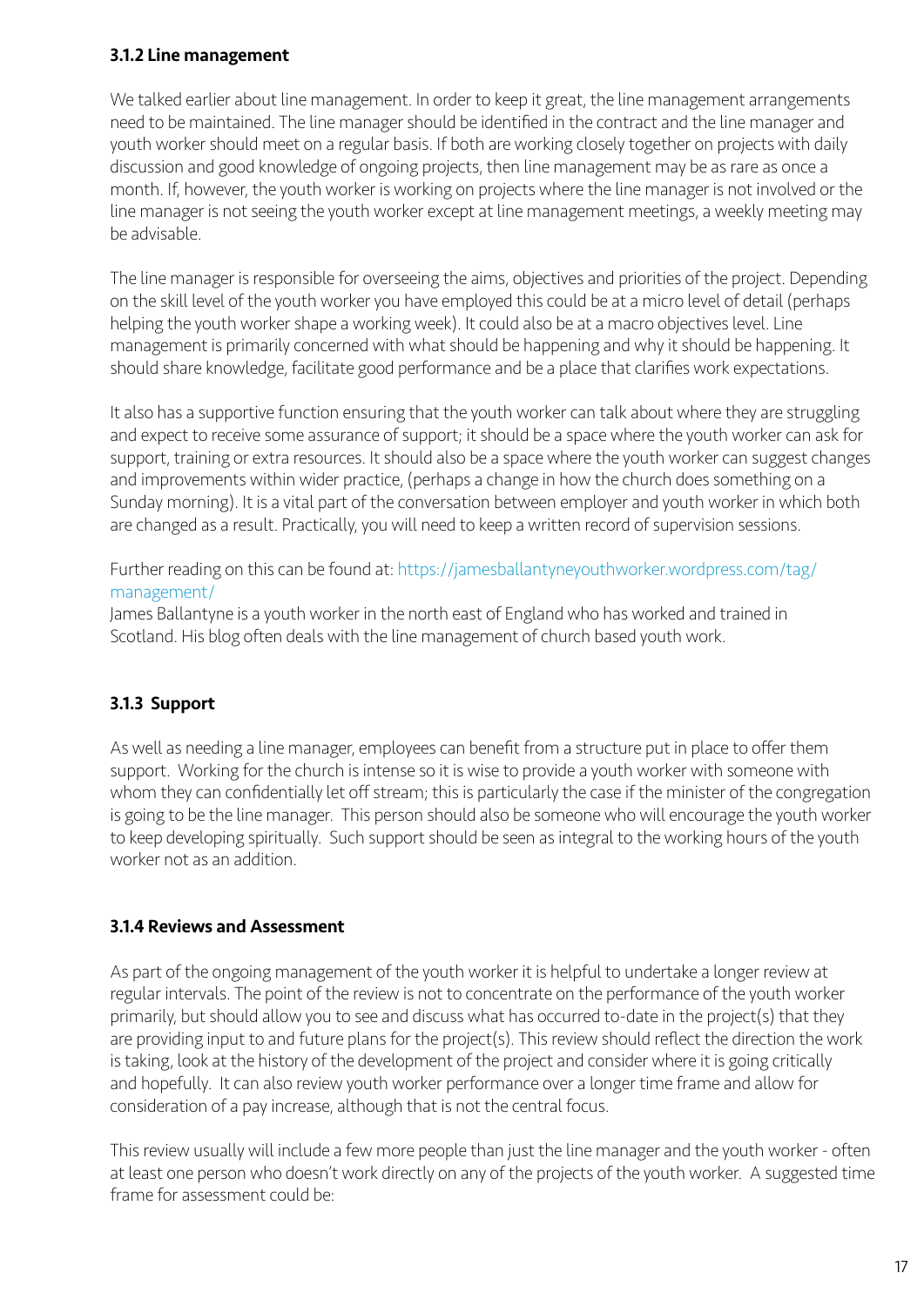- 3 months
- 6 months
- 1 year
- ongoing yearly reviews and assessment.

#### 3.2 Keeping it great

Proactively seeking to keep the job great is as important as ensuring that the essential documentation is in place. The wish must be to go beyond providing essential information to planning how to make the job be the best that it can be. Three features that play into this, and should be considered by the youth worker and employer on an ongoing basis are detailed below:

#### 3.2.1 Resources

The youth worker will need resources. Which resources will vary for each context but the following key areas should be considered.

#### Equipment

It is important to provide the youth worker with the tools they will need to carry out the job. When it comes to items such as phones, computers, tablets and office space, it is wise to treat the youth worker in the same way you would other similar employees, in particular the minister.

Technology has become key to modern communication, and the new youth worker will probably wish to utilise these methods. Practical considerations include asking how easy it is to use technology within your church context, through to discussing the strategy for maintenance of equipment and purchasing new technology as the work develops.

#### People

For a new youth worker to walk into a new job is hard enough. If the first question that the youth worker asks is "where are the volunteers for this work?" - that is not a great start. If you have gone through a process of discerning the need for the post then you should have also considered what support is available from others within the congregation. Outline the process that is in place which allows the youth worker to get to know current volunteers, potential new volunteers and key community contacts.

#### **Tradition**

Every church has a history. It has a story of what it has done and how it got there. It could be a church with a long history, one that is a product of a union or linkage, one that is a relatively newly developed charge, you will know your churches history. The youth worker needs to know the story, what the events of the last 40 years were, what worked and what didn't. How will this be story be told?

The youth worker may be coming in from a church tradition which is not Church of Scotland. If this is the case there are likely to be theological and practical differences that may affect the workers practice. How will the Church of Scotland's story be told and how will differences in tradition be handled?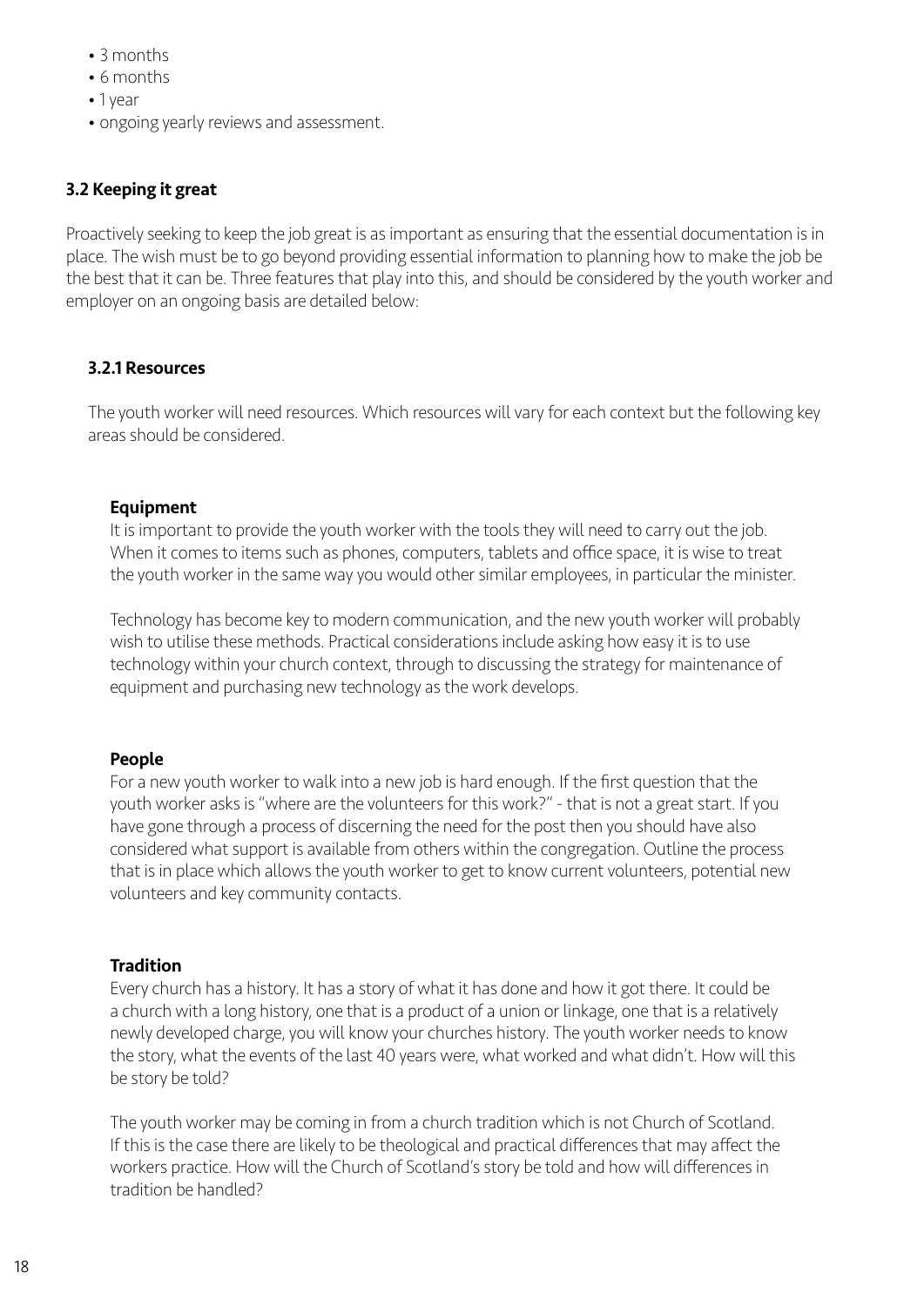## 3.2.2 Training

Every youth worker should be given opportunities to train and develop and it is your responsibility, as the employer, to discuss, assess and seek to meet appropriate training and development needs.

Training usually requires further reading, further education, or conference attendance. Training should be planned for and a reserved budget set aside for this specific purpose.

The Church of Scotland held in March 2017 its first conference for employed children/youth/family workers. It is possible this could become a regular event and your youth worker should be encouraged to attend. The cost, for each youth worker, of this two day event (including accommodation) was £160<sup>3</sup>, a cost which was subsidised by the Mission and Discipleship Council.

There are many organisations that provide training opportunities, details of which can be found on our website. How you plan for this is a local decision and should be discussed with the youth worker to ensure the training is appropriate to their skillset, the job role and training needs.

Forms of training that other children's/youth/family's workers within the Church of Scotland have undertaken include: further study at university level; reading literature in their area of work; attending relevant conferences; visiting other projects to see good practice, both nationally and internationally; and forming a local network of experienced workers in the area. Each of these has a time and/or financial implication for the youth worker and the church, but should be encouraged.

### 3.2.3 Budget

Money is a significant matter for workers. Part of keeping this job great is giving the youth worker the tools not just to work but to do a fine job. A clear budgeting procedure, outlining what money can and can't be spent on, will be a benefit to the youth worker and the employer. The level of an appropriate budget is a local decision. The budget should include enough money to cover project spending, daily spending, and training resources. It is worth reviewing who holds and is responsible for each budget line on a regular basis.

#### Budgeting procedure

There are three types of funds that the youth worker should make use of. The first is project spending. This is spending specifically on large resources for a project. If the youth worker wants £500 to buy an old car to develop a car mechanics programme, what is the procedure to get that money? It may be appropriate for the line manager to be responsible for this budget line initially. It is important to outline to the youth worker if there is a limit above which any spending would require approval and the procedures associated with this.

The second type of funding is daily spending. The youth worker will often need to spend cash as part of their work. It is important, for both the youth worker and the employer, to keep track of this low level spending. Tasks requiring such spending include: buying new tuck shop supplies, travelling to meetings/ events, takeaway pizza for the youth group or buying diesel for the church minibus. This spending is ongoing and daily in some cases. A system of petty cash or a system of receipted expenses may be appropriate for this budget line.

At the outset it is important to outline to the youth worker what daily spending will be covered by church funds and what won't, for example if they go for a coffee with young people or volunteers will they be able to buy that out of church funds or will that need to be out of their own pocket? You will also need to make the decision as to whether the church will cover the cost of attendance of the youth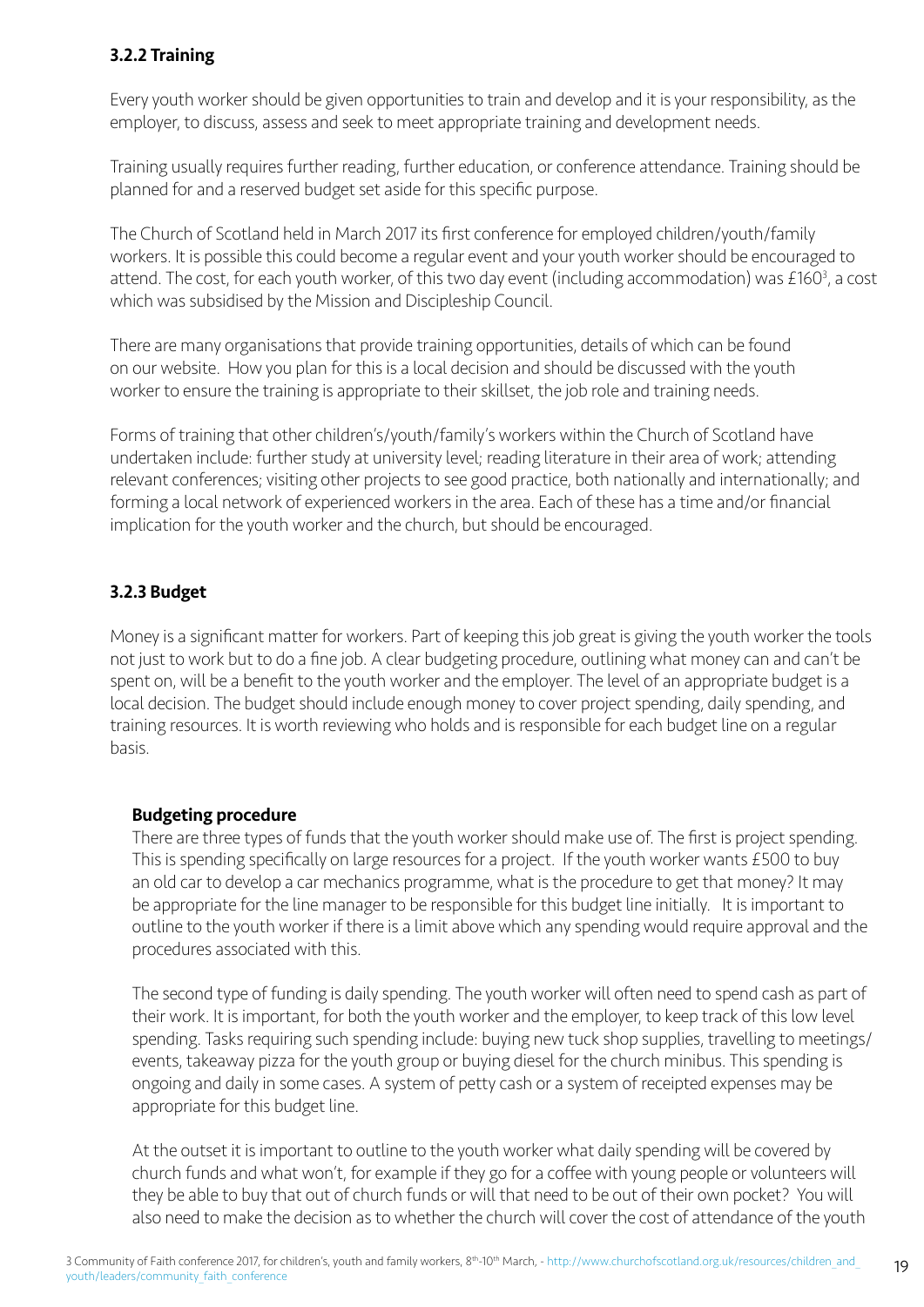worker at events they attend as part of their work (weekends away, summer camps, youth group social trips, worship events, international mission trips) or if they have to contribute in some way to those costs.

The third type of spending is training resources (as outlined in section 3.2.2). It will be worth agreeing with the youth worker what that budget should be spent on. An appropriate amount for buying books, per year, could be £100. For training, an amount of £400 could be appropriate to participate in one or two conferences.

#### Cash handling

Peoples' experiences can vary as illustrated in the examples below:

"At one job I had no responsibility for money generally. And no policies for handling money were established. During a mission week, to my surprise, I was put in charge of the money; that meant I had to carry just over £3500 in my bag at all times as we were in a rural location with no access to banking facilities. Thankfully I didn't lose the money. In another job I was paid well, given training and travel expenses, but my youth work budget for the year was £50. That was a real struggle; fortunately we managed to do some fundraising within the project, and the work didn't suffer as a consequence of this small budget."

There are two main ways to receive money: the first is through regular giving and the second is through fundraising. Your church will have set procedures for handling money given as an offering on a Sunday morning. The youth worker will need to be made aware of these arrangements and a set of arrangements appropriate to the work clarified.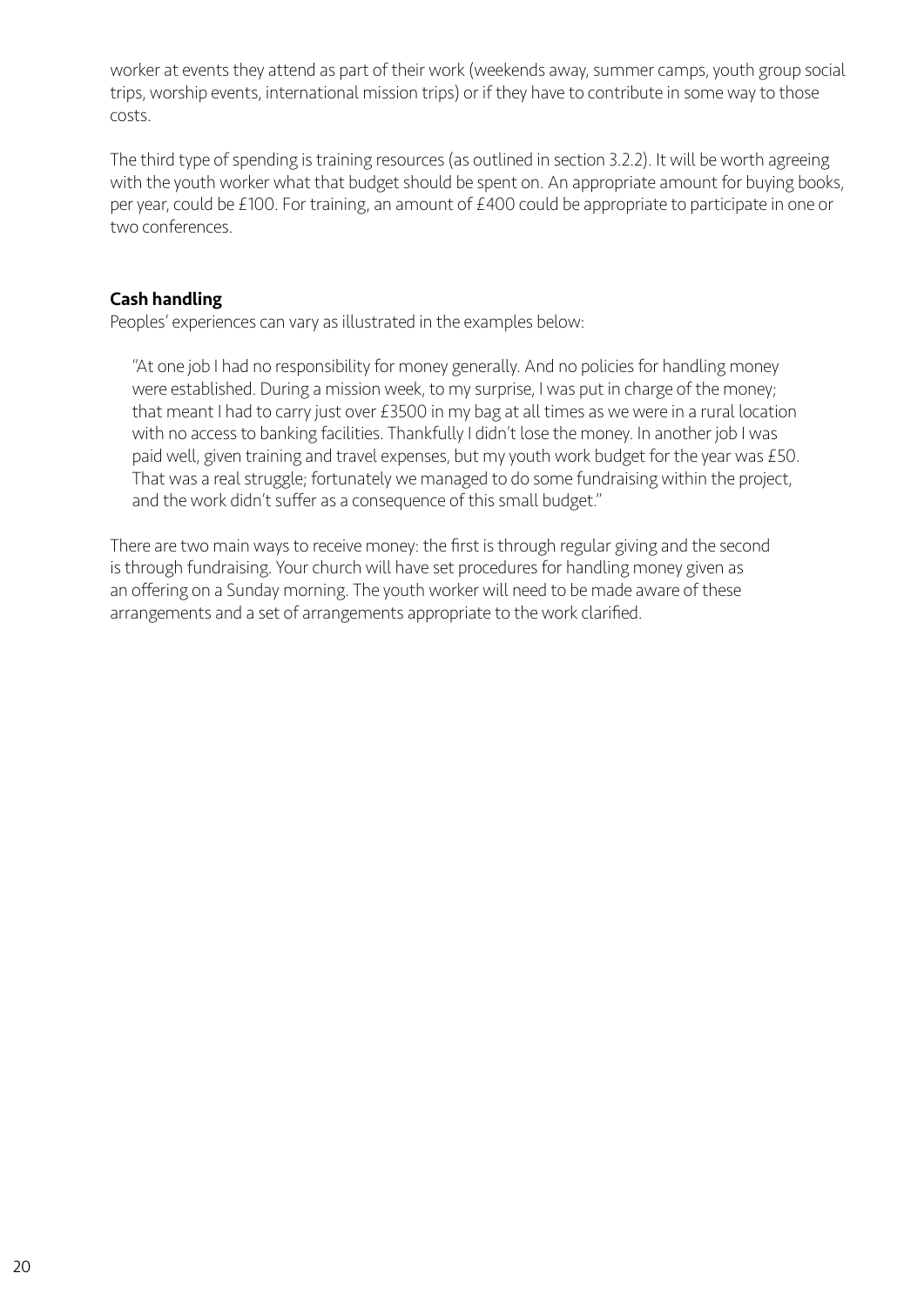# <span id="page-20-0"></span>**CONCLUSION**

By now you will be an employer of a youth worker. Congratulations, it has taken a lot of hard work to get here. Thank you for the time and effort you have put into trying to make this position happen. The youth worker will have a much better chance of being successful due to the work you have put in. Your aim will now be to keep this job the best it can be so you will have a number of other tasks in order to keep this role developing, funded and marvellous.

Now you have a youth worker, please advise us of their details so we can add them to our records and offer them extra support. Send details to [mandd@churchofscotland.org.uk](mailto:mandd@churchofscotland.org.uk).

It is worth making sure that your youth worker adds themselves to our children and youth mailing list if they are not already and connects with us on our social media channels. [http://www.churchofscotland.org.uk/resources/](http://www.churchofscotland.org.uk/resources/children_and_youth/connect) [children\\_and\\_youth/connect](http://www.churchofscotland.org.uk/resources/children_and_youth/connect)

# Finishing well

Part of making the employment a successful one is enabling things to finish well. If the youth worker is on a fixed term contract then there may be a natural conclusion to the appointment, although as the non-renewal of a fixed term contract amounts to a dismissal a redundancy process would need to be followed. Clear communication regarding expectations in this case is very important; if you are thinking about extending or concluding the contract the youth worker will need to know in good time in order to plan for their future and the future of the work.

If the youth worker is on a permanent contract and decides the time is right to move on, make sure clear processes are in place and they are clearly communicated. It will be vital to work out together when and how it is appropriate to tell the children and young people, the Kirk Session, the congregation and other stakeholders.

As with the departure of any youth worker it will be important to mark the occasion in some way, perhaps with a time for celebration and the giving of a token of appreciation. It will also be beneficial to arrange an exit interview in order to capture any learning from the youth worker and their experience which will help as you plan for the future.

It is also worth acknowledging that not all employment relationships end amicably and, in addition to the non-renewal of a fixed term contract, it may be necessary to make the post redundant for a wide variety of reasons. The Law Department would be happy to assist congregations with any local employment issues.

# ACKNOWLEDGEMENTS

The Council appreciates the assistance that Scott Paget has provided in developing this guide.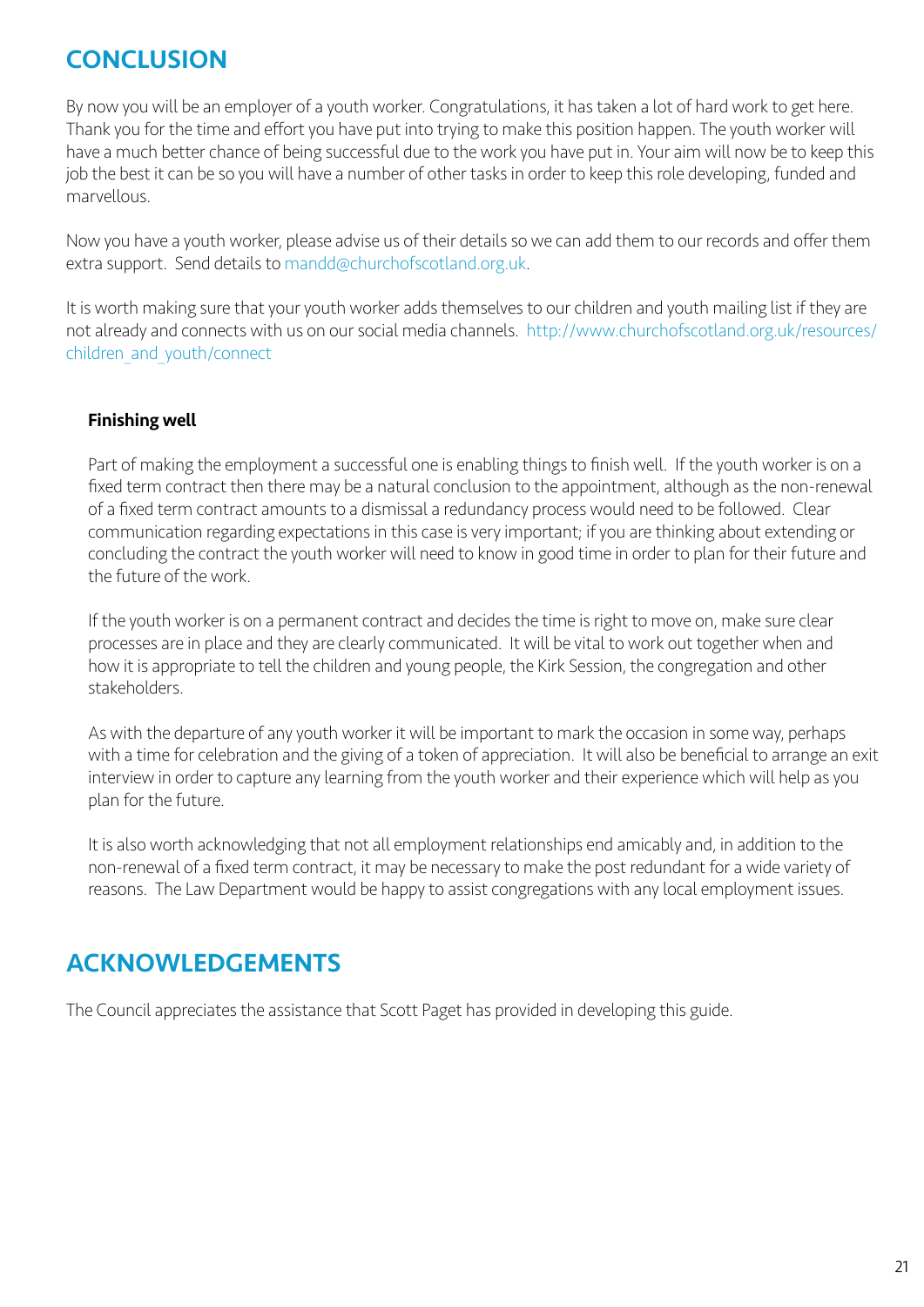# <span id="page-21-0"></span>APPENDIX A – QUESTIONS

#### Individual vision questions

As you look out upon the parish, what do you see? Where are the spaces that the Holy Spirit provokes you? Is there a subject or a situation where you regularly detect some divine discontent? Where were you when you first noticed it? What is the difference that this vision can make?

#### Informal small group questions

How would you explain it to someone out with the church? What is the key thing you want others to hear? What needs to happen to allow the church do something marvellous as a result of this position? What are the things that the church may lose as a result of this development?

#### Kirk Session appointed group questions

How does this new role interact with the existing events within the church? Does this new role replace an existing event or complement our current programme? How does this new role allow the church to interact with a wider community? Who are the natural partners in this project? What avenues of funding are realistic for this role?

#### Questions for those replacing a youth worker

Why do we do this? (Do we want to do something else?) Why do we do this in this way? (Is there a better way to do this?) How much does the church own this work? To what extent do we want to maintain the existing schedule of work vs developing a new emphasis for the new youth worker?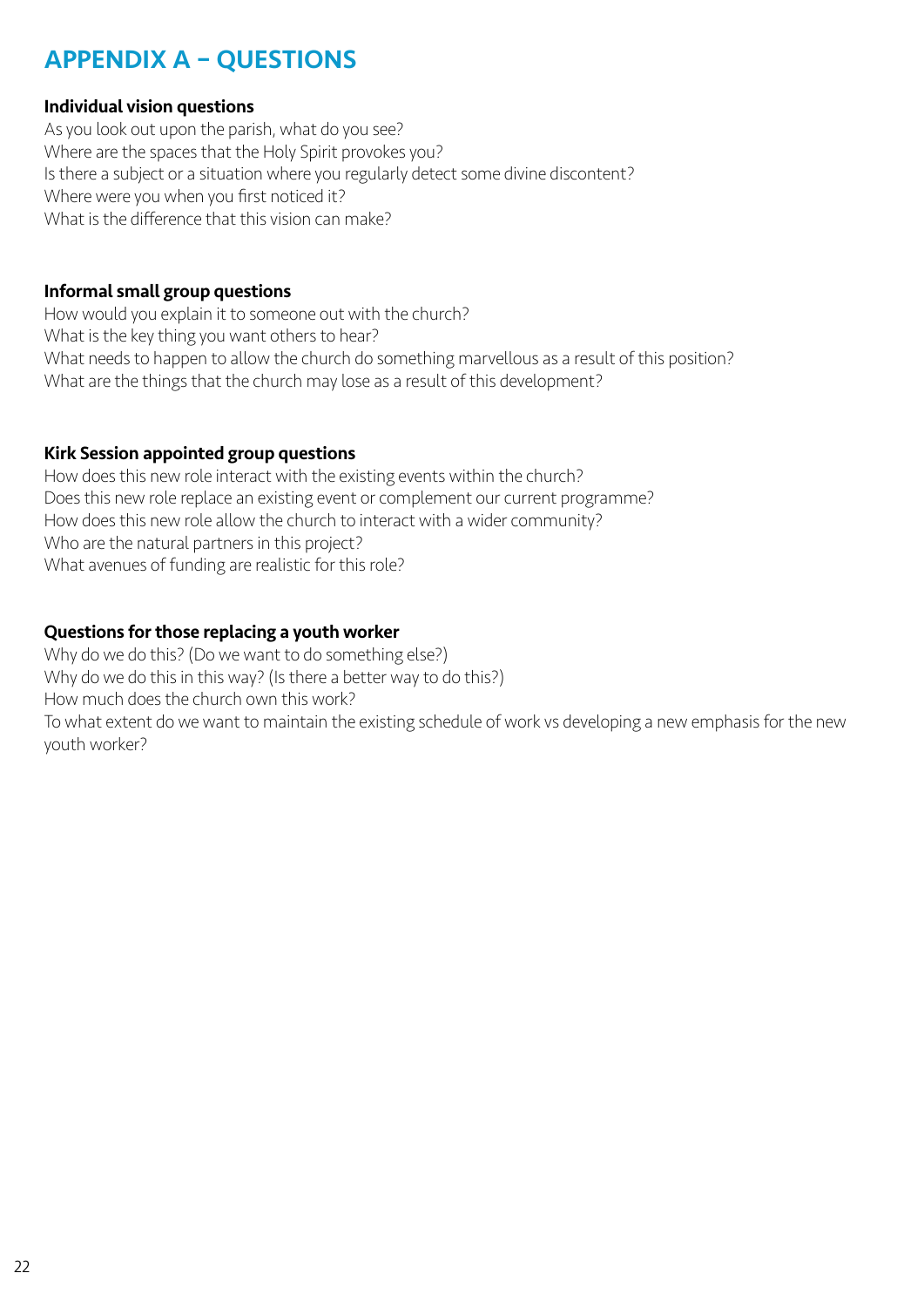# <span id="page-22-0"></span>APPENDIX B – CREATING A JOB DESCRIPTION

The job description is where you get to tell your story in a brief and coherent way. It gives the vision, the difference you want to make, along with practicalities such as job duties; pay scale; management arrangements; training opportunities; and any application requirements including a PVG check or a Genuine Occupational Requirement in terms of the Equality Act 2010. Each one of these details is important to someone who is looking at your job. Any potential applicant should get a real sense of what the job is and whether this job is ideal for the potential applicant from this document alone.

The job description is often included as an appendix to the contract of employment and should answer the following questions:

- What is the job for?
- What does it contribute to the organisation's aims and objectives?
- How and where does it fit into the current organisation?
- What are the jobs main duties and responsibilities and/or accountabilities?

The following sections will consider the key pieces of information that need to be thought through and included in the job description.

# 1 Job title

The first thing that will be considered by a potential youth worker is the job title. The job title will have a determining quality to it; the title will shape what the job is, and, having read it, someone looking for a job will make an initial assessment as to whether to find out more. You have freedom to create your vision for the youth worker; you also have a lot of freedom to create a job title.

Careful consideration should be exercised here as the job title will influence the applicant's decision. Research into Scottish church youth workers compared how the job title matched the way of working and found 80% of respondents (including volunteers and employees) were working in ways that were in conflict with the job title<sup>4</sup>. An example of this is given below:

"I once held the position of Youth Work Co-ordinator. When I applied for the job, based on the advertised job title, I assumed the 'Youth Work' aspect of the title meant that I would be working mostly in and with the local community rather than the church community. On reading 'Co-ordinator' I concluded that it meant I would be co-ordinating a schedule of pre-existing events, managing a team and helping develop that existing vision. In reality this was not the case. I was starting a new project from scratch. I enjoyed and developed that job, but I was conscious that I would not call the role 'Youth Work Co-ordinator' and did not refer to myself using that title."

Looking at jobs that Scottish churches are advertising, (one day in November 2016), the job titles used included:

- Christian youth worker (part-time)
- Youth and children's worker (part-time)
- Youth worker
- Children's, youth and family worker

The list above is significant as each title points to different jobs.

#### Age range

In thinking about the job title it is important that whatever you choose accurately reflects the age range of those you are expecting the youth worker to be involved with. For example if you are wanting someone to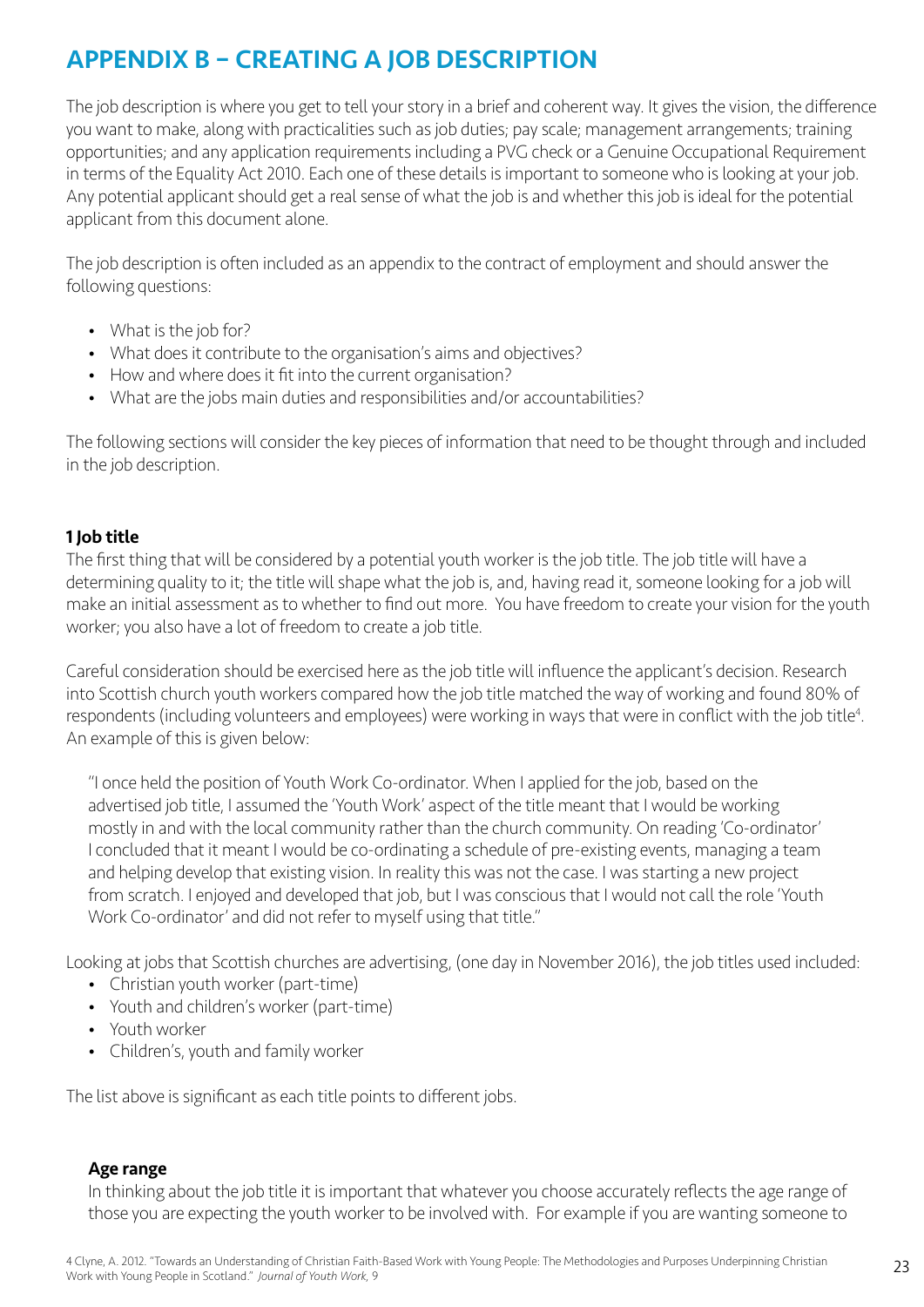work only with people of secondary school age then having children in the job title wouldn't be appropriate. In general terms the word "children" is used to describe 0-11 year olds, those in pre-school and primary school. Young People is used to describe those in secondary school, generally 11-18 year olds and Young Adults is used to describe 18-25 year olds. Use of the term Youth is more complicated because it means different things to different people; some use it to describe all those under 18, some use it to describe all those under 25 and some use it interchangeably with Young People. Generally speaking though, it is a term that is used to describe 11-25 year olds.

#### Type of youth worker

In thinking about the job title it is important that whatever you choose accurately reflects the type of work you will be expecting the youth worker to be involved with. Consider for example how using the following words change the impression of what the role will entail:

- Minister
- Youth Worker
- Co-ordinator
- Youth Development Worker
- Facilitator

### Youth Ministry and Ministry of Word and Sacrament

The 2016 General Assembly of the Church of Scotland tasked the Ministries Council with considering if Youth Ministry should become a recognised ministry and in particular whether it should be a strand of the Ministry of Word and Sacrament. Ministries Council is due to report on this matter to General Assembly in 2018. At that point the use of the title *Youth Minister* may become reserved for specific positions to which only certain people can apply. Until the report in 2018, we will not know if this will happen or not.

Accordingly, in the future it may be useful to consider children/youth/family ministry rather than children/ youth/family work. The Church of Scotland practices youth ministry. The term ministry is important as it is a sign of respect for youth and community work, whilst indicating that the church is doing something different. The church is operating from a different value and belief set as expressed below:

*Youth ministry in this sense is an attempt to express that there is an approach to youth work which operates*  within a different code to that developed within secular youth work which is nevertheless also professional. *This method of work should be called 'ministry' because its closest partner remains the clergy who also refer to their practice as ministry.<sup>5</sup>*

#### 2 Job remit

The job remit is key to describing what you want the youth worker to do. The process of initially working out the role is vital to shaping the job, but you would also expect that the youth worker would develop the role and the work within it.

Below are two recent job remits from two job descriptions within the Church of Scotland.

# Job remit 1, from a part time youth and children's youth worker job in Glasgow

#### *Schools Involvement:*

*Is desirable. Our local schools are [one] Primary, [two] Primary, [three] Primary and [one] Academy and [one] Secondary Schools* 

*The Children and Youth youth worker will report to their Line Manager and will take part in designated*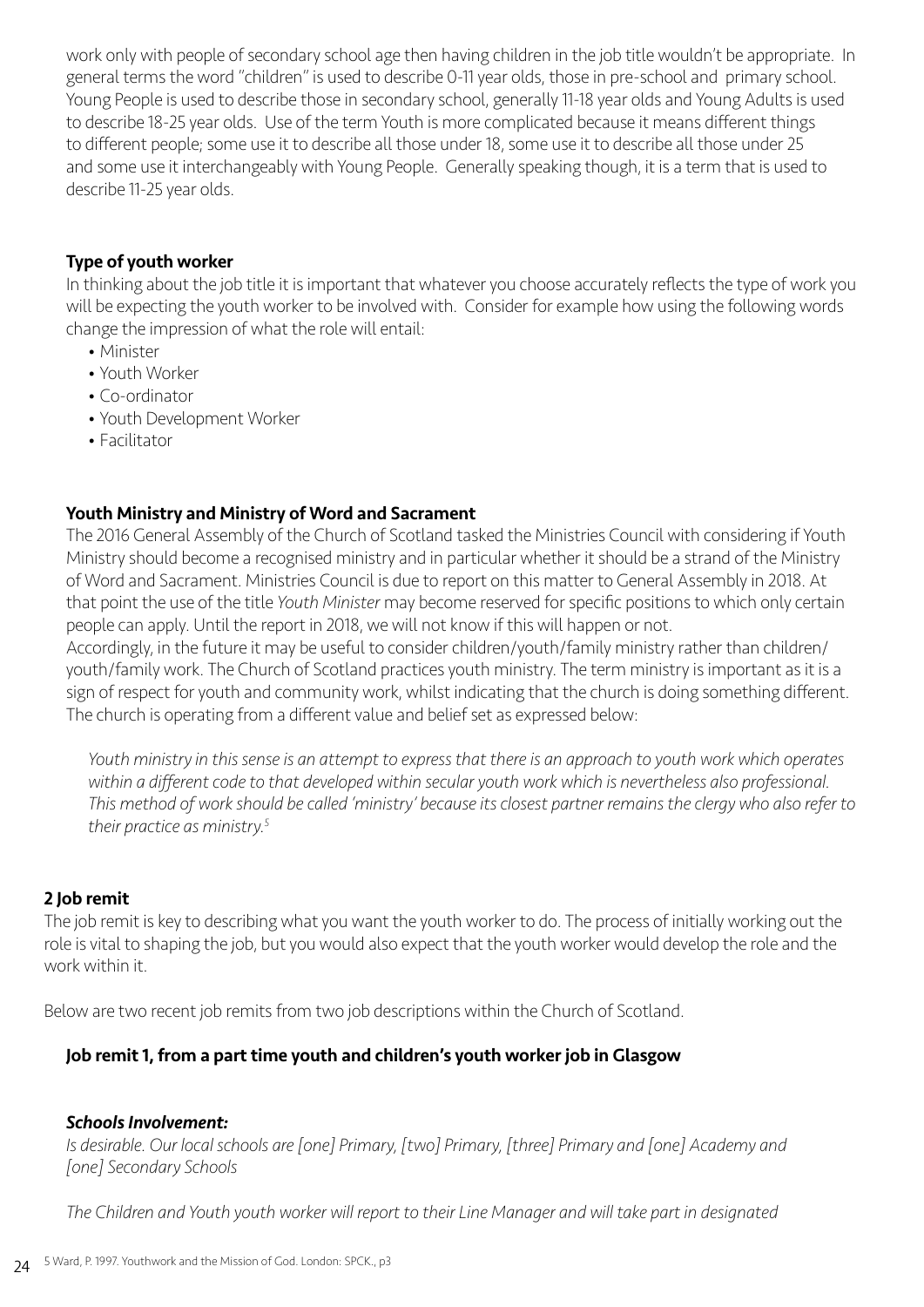*staff meetings and local community networking meetings throughout the area where this pertains to their specific role within the post.* 

#### *Responsibilities:*

*Assess the needs of children and young people in our region, planning and delivering programmes related to areas of greatest need and interest. These will include:* 

- *• Youth Café' 1st two Saturday's of the Month presently 7-9:00 pm*
- *• Youth Worship Tuesday evenings from 7-8 pm. Time somewhat flexible*
- *Kids Café Tuesday afternoons Term time*
- *• Family Fun Nights 4-6 times a year takes the place of Tuesday Youth Worship*
- *• Plan at least one residential trip with eligible Youth per year.*
- *• Sunday's at this time not required*

### *Job Description*

*This post aims to provide tools for both personal and community transformation using a holistic approach which brings together schools, community groups and church in a local area. Therefore, the Children and Youth worker will have an ease within a Church and community environment and be confident teaching scripture to children and youth as well as supporting children and young people. They will have an ability to build relationships with children, youth and their parents and develop, in consultation with them, extra-curricular activities.* 

*The post holder will also have experience in establishing community activities and working with young people in this setting. In addition, they should have excellent communication skills with church leadership teams and church congregations and have a passion for seeing young people come into the fullness of their God-given potential. The Children and Youth worker will also be responsible for leading volunteers in project activities and, where necessary, leading volunteer training.*

#### Job remit 2, from a full time outreach youth worker job in Ayrshire in (in conjunction with Ministries Council)

- 1. Identify and assess the needs of the community in relation to [the parish] Church and in partnership with *the Kirk Session, develop and continually review a strategic plan*
- *2. To develop effective working partnerships with other agencies*
- *3. To develop relevant expressions of Christian community/Christian church within the community.*
- *4. To plan and deliver "Messy Church" and other initiatives with the minister and others*
- *5. To liaise with Church organisations and provide support where necessary*
- *6. To build bridges between the parish church and the local community and supporting ecumenical initiatives*
- *7. To assist in worship leadership from time to time at the request of the Minister*
- *8. To attend Congregational Board, Kirk Session, Committee and Presbytery meetings as appropriate*
- *9. To undertake such other duties as may be required by the Parish Minister from time to time.*
- *10.To communicate to the Kirk Session and congregation information and vision for the work regularly.*
- *11. To contribute fully to the Ministries Council appraisal process*

Both these job remits clearly set out the structure of the job, what the youth worker will be required to do, key events and involvement with the church, as should yours.

# 3 Pay scale

If you have decided that you need to employ someone, then you need to decide an appropriate pay level. One reference point is the General Assembly agreed pay scales for the Ministries Council appointed Mission Development Staff (MDS) and Team Leaders. (The information is in the Ministries Council report to General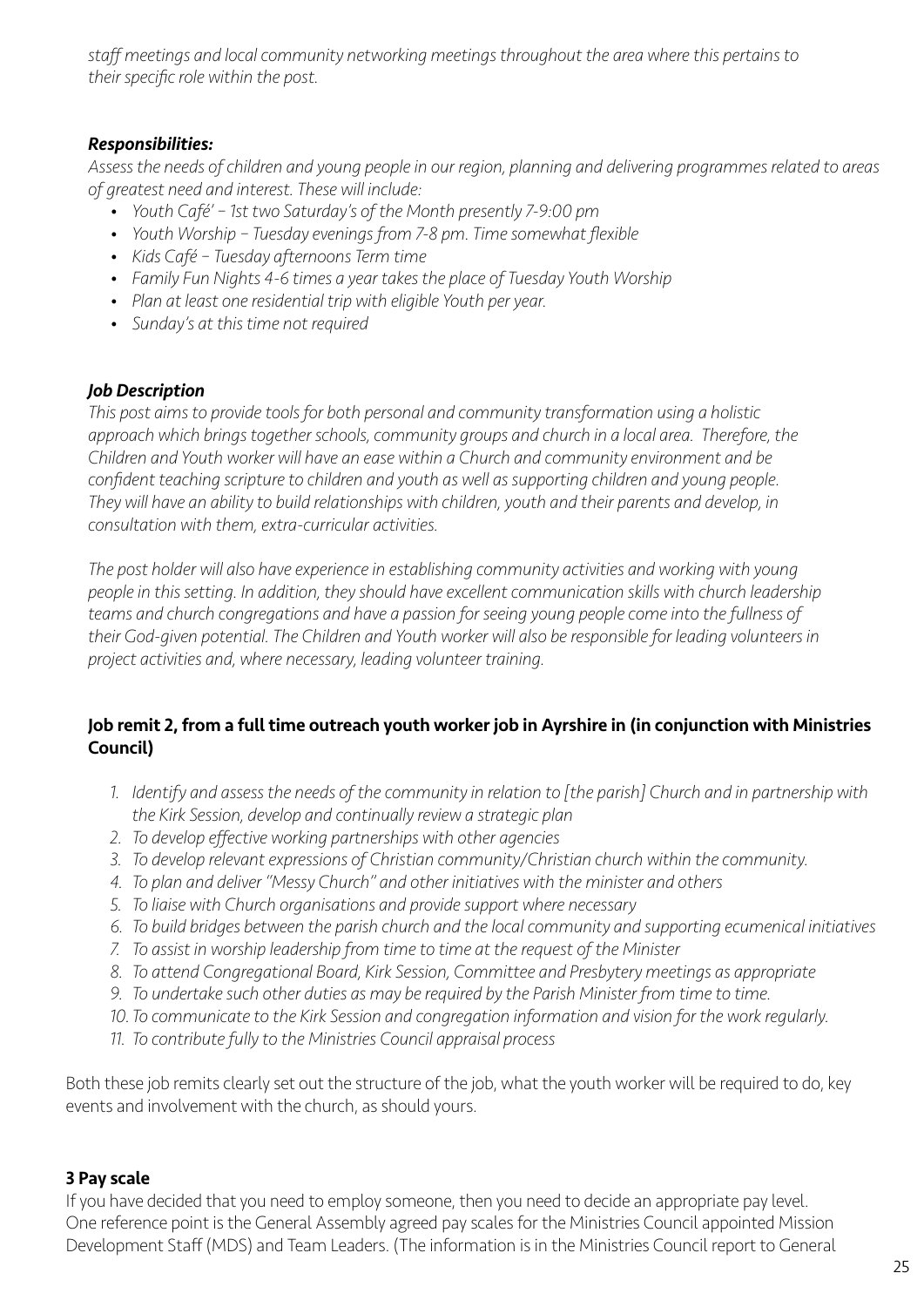Assembly that can be found in the Blue Book which is available on line at: [http://www.churchofscotland.org.uk/](http://www.churchofscotland.org.uk/about_us/general_assembly) about us/general assembly)

The rates specified for full time mission development staff and team leaders in 2017 were:

*MDS General Scale 2017 Point 1 £24,266 Point 2 £25,059 Point 3 £25,849 Point 4 £26,642 Point 5 £27,432 MDS Team Leader Scale 2017 Point 1 £29,542 Point 2 £30,202 Point 3 £30,861 Point 4 £31,520 Point 5 £32,180*

In England and Wales, the JNC, (a Joint Negotiating Committee of various employment unions), negotiates salary scales for youth and community workers with the Local Government bodies. The JNC scale is very large, with 48 different levels, and can be viewed here: [\(http://www.uniteforoursociety.org/page/-/docs/No205%20-%20](http://www.uniteforoursociety.org/page/-/docs/No205%20-%20JNC%20Youth%20%20Community%20Workers%20Pay%20Agreement%202016%20%202017.pdf) [JNC%20Youth%20%20Community%20Workers%20Pay%20Agreement%202016%20%202017.pdf](http://www.uniteforoursociety.org/page/-/docs/No205%20-%20JNC%20Youth%20%20Community%20Workers%20Pay%20Agreement%202016%20%202017.pdf)). The JNC has two categories of youth worker: youth work support youth worker and a professional youth worker. The minimum salary for a youth work support youth worker in 2017 is £15,807. The minimum for a professional youth worker is £23,679.

Below is a selection of four levels which correspond to four different job adverts advertised in November 2016, which give a sense of the level of pay on offer.

| Scale | 01/04/2016 | 01/04/2017 | Type of role                                              |
|-------|------------|------------|-----------------------------------------------------------|
| 6     | £14,514    | £15,014    | Sessional youth worker, Essex (pro rata)                  |
| 18    | £17.891    | £18,070    | Entry level youth worker, Manchester                      |
| 30    | £26,556    | £26,822    | experienced youth worker, Yorkshire (part time, pro rata) |
| 48    | £42.474    | £42,899    | Head of youth centre, Buckinghamshire                     |

These figures are only a guide. As an employer your legal duty is to pay at least the minimum wage. If you want the best person for the job the pay should be commensurate with the role and your expectations. If you want someone with a community work PhD to develop the project for your church, the pay level would need to reflect this desire or that candidate is unlikely to apply. Please remember that you will usually also have to factor in national insurance and pensions contributions on top of this figure.

# 4 Type of contract

The role can be offered on a number of different bases. You will need to consider if you wish to offer it on a permanent or fixed term basis, a full time or part time basis and if you are willing to accept a job share basis.

- Permanent this type of contract runs until it is terminated, by for example, one party giving notice.
- Fixed term a contract with a specified start and end date. If the contract comes to an end, but there are still funds available for the role and there is still work to be done, then the youth worker could be kept on. This is an extension to the contract. If this continues beyond four years, then the fixed term contract youth worker is treated legally as if they are on a full time open ended contract, unless the continued use of a fixed-term contract can be objectively justified. Where a fixed term contract comes to an end and is not renewed, that is considered a redundancy under employment law and a redundancy procedure needs to be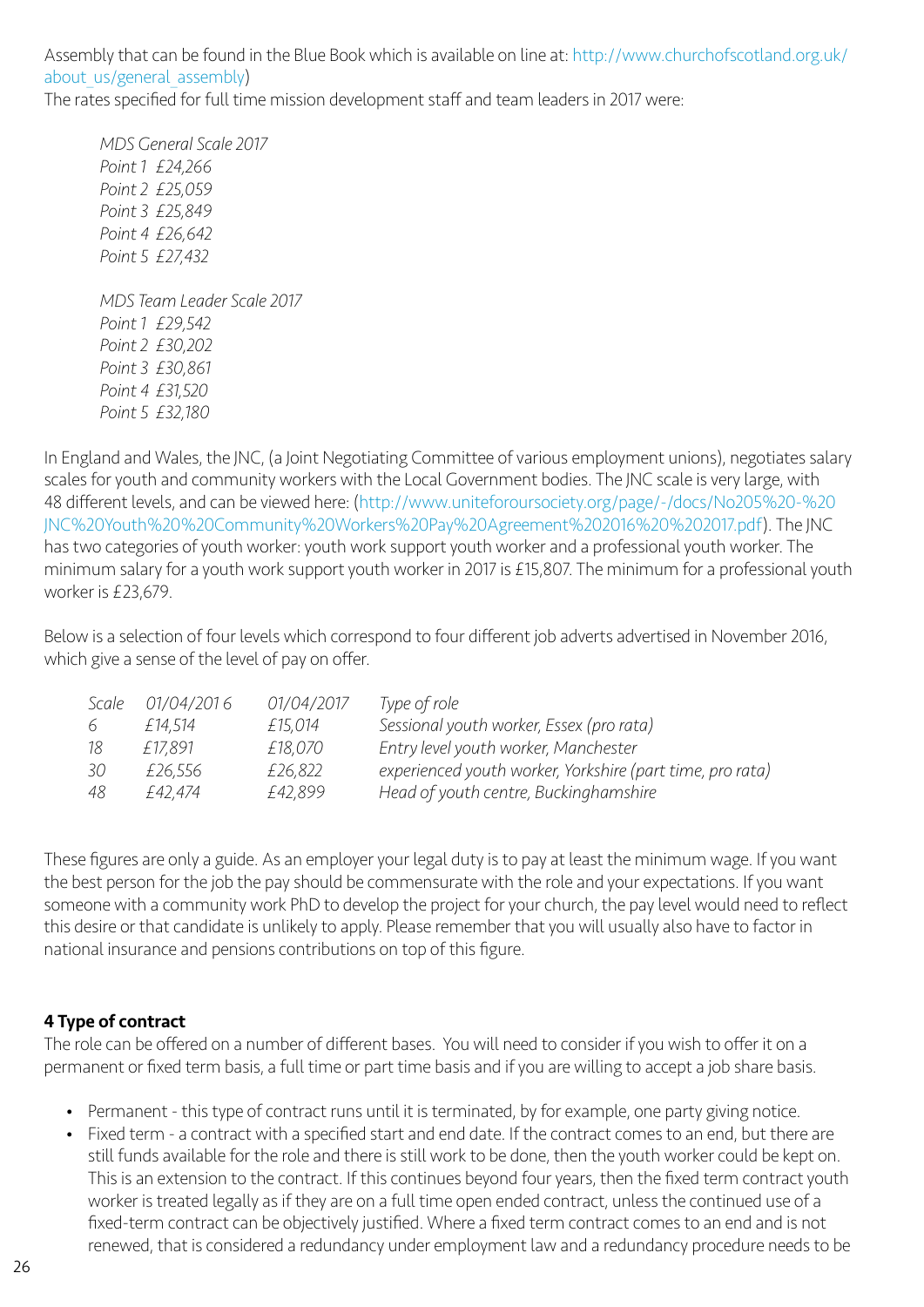followed. If a fixed term contract will not be renewed contact the Law Department at least 3 months in advance of the end date of the contract and they will assist with the redundancy.

- Part time contract a contract that specifies the number of hours to achieve the work. This contract will generally have a per hour figure for payment or a bigger pro rata figure.
- Job sharing a dual contract issued to two-part time workers covering one full time job.

In making the decision as to whether to offer a fixed term or permanent contract it will be worth thinking about what message each type will give. Permanent contracts offer employees stability in an uncertain economy and give the message that the church really wants to invest in the youth worker and the work, recognising the long term nature of the ministry. Fixed term contracts may be easier for churches to finance but can unfortunately give the message that the church is after unachievable short term gains so it may not be the best place to work.

#### 5 Person specification

The person specification will help you to measure the candidates against the skills, knowledge, attributes and experience that you think a dream candidate would possess. It generally answers the following four questions: What skills should the youth worker have?

What knowledge should the youth worker have?

What attributes should the youth worker have?

What experience should the youth worker have?

These skills, knowledge and attributes should be split into two groups: essential and desirable. The skills in the *essential* category are the 'non-negotiables' that are essential to do the job. The skills in the *desirable* category are the ones that will provide an added extra layer of desirability to the candidate's application. If you want someone educated to degree level then an example of how to differentiate between essential and desirable would be as follows: essential - "holding a degree level qualification"; desirable - "holding a degree level qualification that specialised in children's ministry."

Some things you may wish to include in your personal specification:

Key skills which are essential to completing the job

Education level (and whether a certain level of experience would count as equivalent to education)

Key abilities, such as being a good listener, may be on the list

Key experience within the work area

#### 6 Genuine occupational requirement

Some positions within a religious organisation could carry a genuine occupational requirement (GOR) to have a religious faith in order to carry out the post. Each role has to be looked at and assessed to see if it does have this genuine requirement. The regulations require you to consider the nature of the job and the context within which it is carried out when considering whether the job holder needs to practice a specific religion in order to undertake the role within the ethos of the organisation. Staff can only be recruited on the basis of their religion or belief where this genuine occupational requirement for the job can be proved. Legally the burden of proof lies with the employer.

Organisations should not expect to apply a blanket requirement to all its posts even if it has a religious ethos<sup>6</sup>. When considering the inclusion of such a requirement, look at each post individually, both in terms of the duties of the job and the context within which it is carried out. Generally it would be hard to prove a GOR exists for cleaner and administrator positions, but it would be much easier to prove a GOR exists for youth worker posts as they are part of the ministry team. The Law Department of the Church of Scotland can offer expert legal advice on this matter to Church of Scotland churches.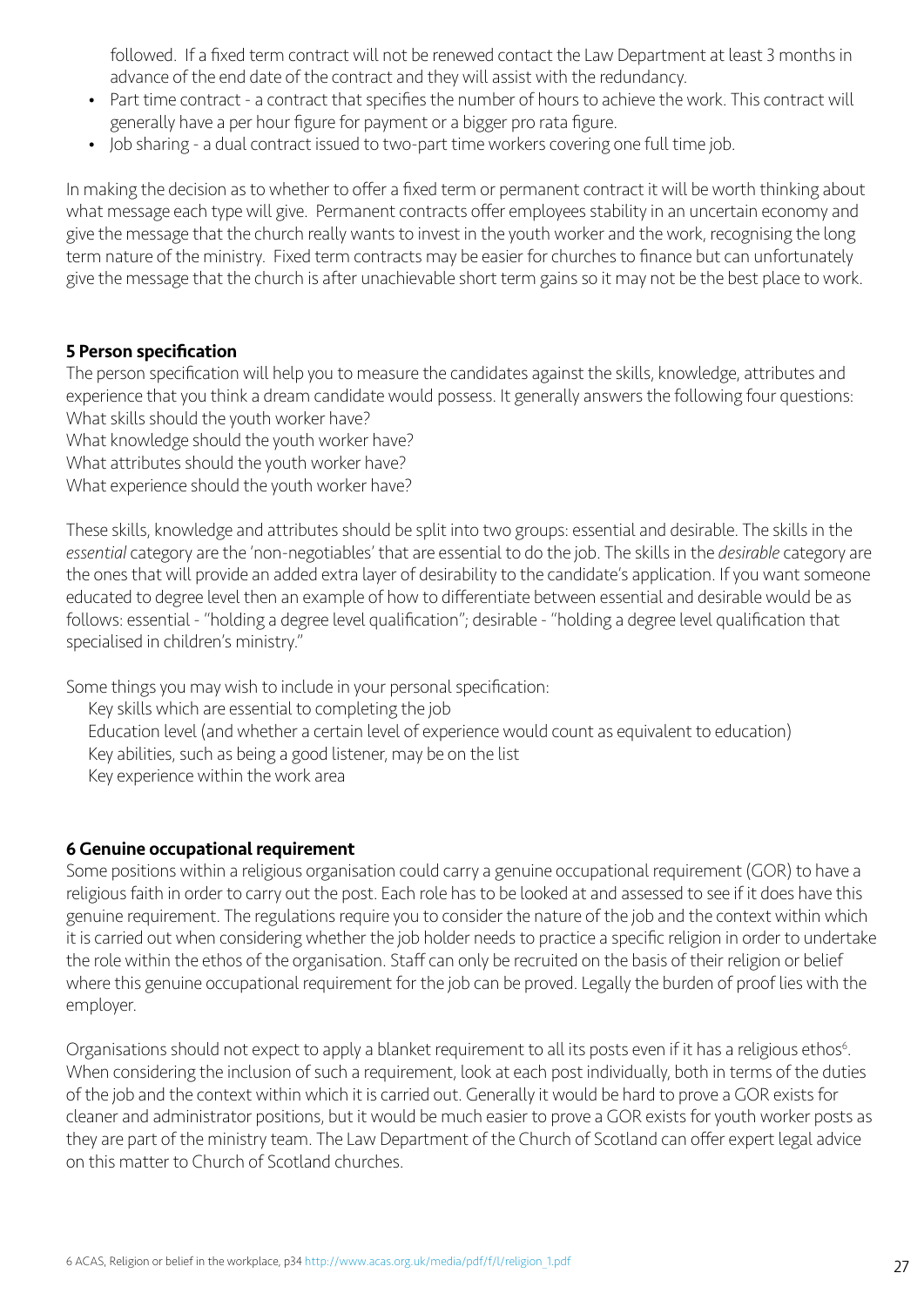#### 7 Management structure

Every job has its own management structure. This has a twofold purpose: to supervise the youth worker and to support the youth worker. Managing a youth worker requires time and interest. The possession of an intricate knowledge of the work area and technical expertise is an advantage but is not necessary. What is necessary is the ability to purposefully talk to people and also actively listen. Managing a youth worker requires the ability to ask questions in order to check how the youth worker is doing in the task they have been assigned. There are various ways this can be structured.

#### Single line manager

The line manager is someone who can keep an eye on day to day project work. Line manager meetings may happen weekly or fortnightly, with the line manager specifically focusing on the tasks in progress and ensuring appropriate support is given.

Within the Church of Scotland this is usually a role undertaken by the minister, but it doesn't need to be, indeed it can sometimes be better for it not to be. The reality is that the line manager role is time consuming. If the minister does this role, the minister's work schedule for the week will need to be changed in order to accommodate this extra task and if someone other than the minister has this role, that person needs to be available to give the role the time it needs.

#### Small management group

The small management group is usually a mix of stakeholders and can have a role ensuring the church is adequately supporting the youth worker, a role in reviewing the work and a role in shaping future developments. Usually one person from this group would be given the task of line managing the youth worker.

#### Kirk Session

The Kirk Session has a very specific position within the life of the parish church. If the church is the employing agency, the Kirk Session will also have a role in managing the youth worker. The youth worker may report back and ask for advice from the Kirk Session as a matter of course, but it is strongly suggested that the Kirk Session should not be preoccupied with the day to day line management role, because that is highly impractical.

The management structure for this job should be agreed in advance of the job being advertised. It would be helpful to include a diagram with the job application pack that shows clearly the management structure that the youth worker will work within.

#### 8 Job location

One important consideration is where the youth worker will work from. In many churches there is an office in which the youth worker can be based; for other situations the youth worker will be based at home. This is an important consideration as it has implications for policies and procedures that will need to be developed and also upon the equipment that the youth worker will need. For example, how does working from home relate to the church's data protection policy?

Whether or not you are providing a space for the youth worker you will need to consider what equipment the youth worker will require. Depending on your data protection policy you may need to provide the youth worker with a computer or access to a shared church computer. The youth worker will need access to a desk and chair, a toilet, email account, a phone, a kettle, a fridge and other similar equipment. The following example illustrates a less than ideal and yet not uncommon set-up:

One church had a youth work office. Over the years the office had turned into a store room although it did contain a desk and a filing cabinet, along with the Christmas decorations for the church. It was very hard to see how this would work as a youth work office space for the church. It was cleared, but didn't ever feel like the welcoming office that the youth worker would have benefitted from.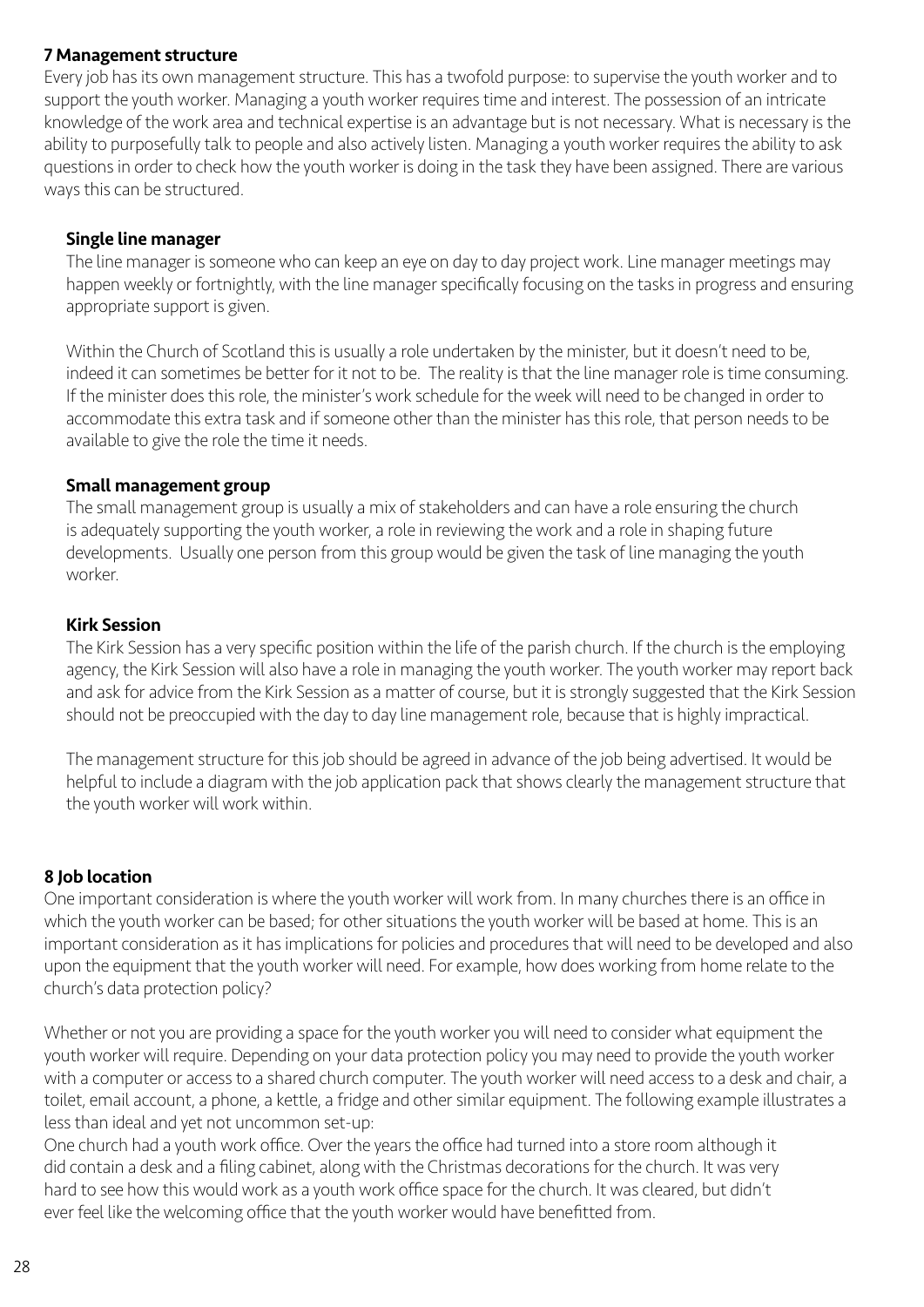# <span id="page-28-0"></span>APPENDIX C - INTERVIEW PROCESS

The interview is the place where you and the applicant will decide if you are both right for each other. The applicant will be looking for commitment, engagement, interest in what will happen and a safe encouraging workplace. The church is looking for someone who compares well to the person specification, someone who is the right mix of potential as well as experience.

#### 1 Selecting candidates for interview

Depending on the amount of applications that you receive, the process you go through here will slightly change. The central process is firstly longlisting and then shortlisting.

#### Longlisting

All members of the interview panel will agree in advance on eligibility criteria for the longlist. This should be based on the essential items contained within the personal specification. This agreement should be reached and recorded before any discussion of the applications in order to ensure decisions are made based solely on these agreed criteria. Once you have done this you can impartially ensure all applications which meet each criterion are on the longlist. Sheffield University suggests that you use a "scoring system that measures against the Person Specification criteria [that is] easily explainable with notes if a decision is challenged, [this will have the effect of] preventing unreasonable accusations of discrimination from being levelled at the panel<sup>7</sup>".

### Shortlisting

Once you have this longlist the interview panel should agree a shortlist criteria. This will be devised from both the essential and the desired criterions within the personal specification. Again, keep a note of this decision and use a scoring process to score each longlist candidate against the criteria fairly. This will then allow for a shortlist to be agreed upon and interviews to take place.

#### Additional selection process

If you have a large number of similarly scoring candidates, you may wish to have an additional process at this stage to differentiate the applicants. One way to do this is to write to the candidates providing five realistic scenarios for the work context of the new youth worker, asking for five written answers to the question "What would you do in this situation?" The applicant can then provide written responses that demonstrate the use of key skills and knowledge, showing differences in approach within the practice of each youth worker. The panel can then select applicants for interview based on the differences that have become apparent in this exercise. Alternatively you may wish to take up references at this point and use them to help make your selection.

#### 2 Interview set up

Coming to an interview is often a nerve-wracking experience. Interviews can take all sorts of forms and even the most confident of people can be nervous. Interviews are a construct, set up to assess and test each person. In your experience, you may well have enjoyed some and disliked others. It is not unusual to have quite different interview experiences, despite there being close similarities between the posts applied for. Below are descriptions of four interviews for different but comparable posts:

- 1. A twenty minute tour of the building with the minister, followed by a two hour interview in the sanctuary of the church with a panel comprising the minister, the head of HR for the church, a local youth worker and the denomination's youth work advisor.
- 2. A full day interview in the church of a neighbouring denomination, that included: an interview in a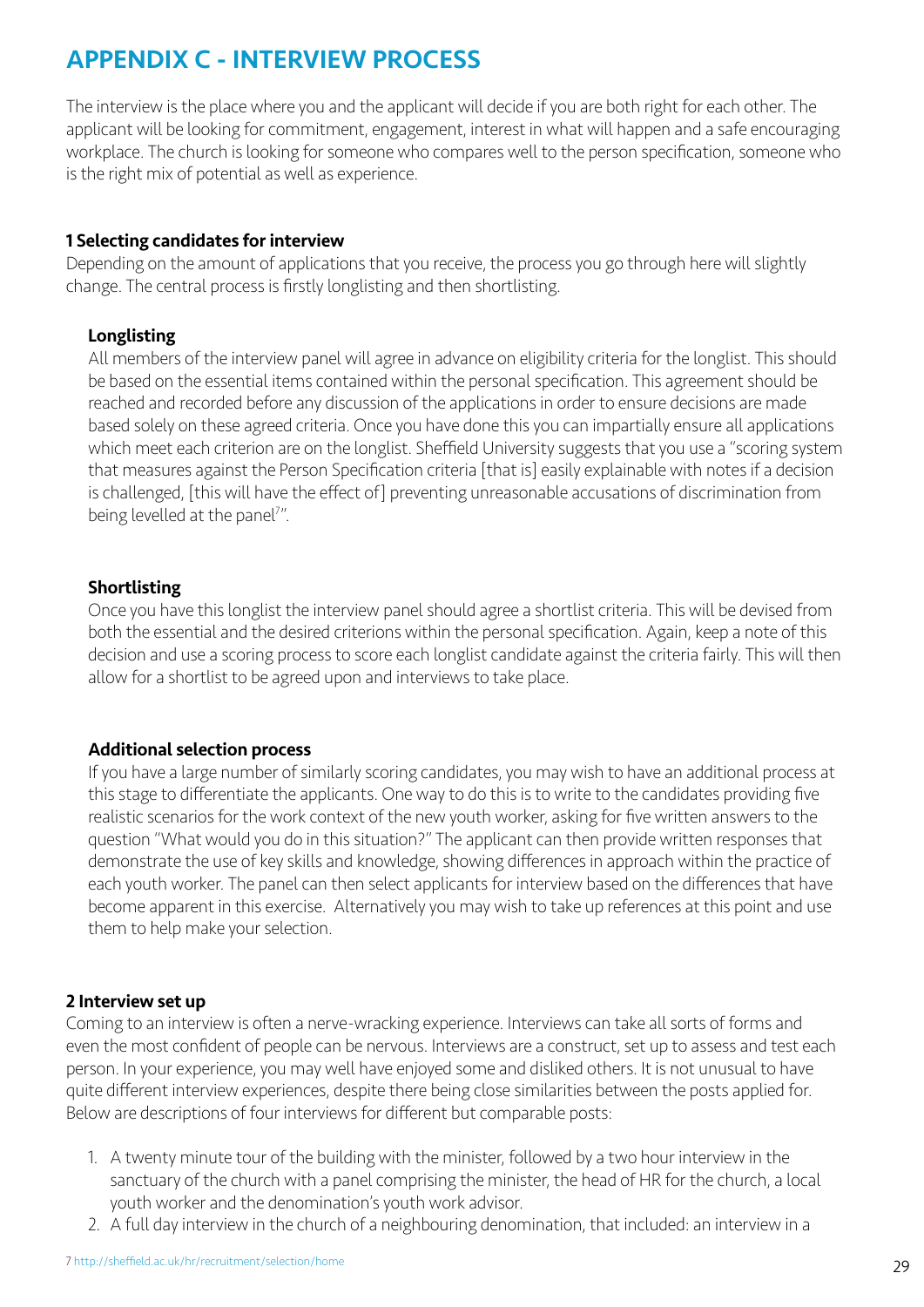large room with a panel of nine people from the church at local, national and senior management level; lunch at a local pub with the interview panel, other applicants and a group of young adults from the church; and then a forty-five minute presentation in a small hall to a small group of young adults, on a relevant topic chosen by the applicant.

- 3. A forty-five minute interview in the vestry of the church with the minister, session clerk and an elder.
- 4. A forty-five minute interview in a board room with nine members of a youth work advisory group.

These approaches are quite varied, but is there an ideal way? The results of an unscientific poll, of some youth workers within one online Scottish youth work forum, identified that thirteen out of twenty-six respondents had taken part in an interview that involved them giving a presentation. Five respondents had an interview of longer than one hour, three had an interview of less than one hour, three had another process and two had an interview and some group work with some young people<sup>8</sup>.

From this real life Scottish experience, the standard type of interview process appears to be an interview which included the candidate giving a presentation. This may be the de facto standard process but does it allow for the voices and wisdom of community members, young people and children to be heard within the process? When an applicant comes for an interview the way you organise the interview tells each applicant something about your church and the position itself.

#### A story:

On arrival for an interview at a church in central Scotland, an applicant to a post witnessed the minister asking some young people from the local community to leave the church property. The interview process was a meeting and discussion with the minister. The interview lasted several hours, mostly taking place in the vestry of the church, but including a brief tour of the local area. On being offered the position the applicant decided to turn down the offer. This was because of what was seen, heard and felt as part of the whole interview process. The absence of certain things, such as the opportunity to meet some of the young people who were a part of the church, contributed significantly to the applicant's decision-making, alongside what happened within the actual interview.

#### 3 Preparing for interviews

Before any interview it is important to think through the questions you wish to ask of the candidate. The *first set* of questions should relate to the person specification directly. These questions should be specific and tell you more about the how the candidate meets different parts of the person specification criteria. These questions should be in place for all candidates to enable all candidates to be assessed fairly. The *second set* of questions will reveal information specific to each candidate; these questions are based on an individual's application and provide an opportunity for you to seek clarification on information they have given or that you believe is lacking in some way. The *third set* of questions is probing ones. The role of these questions is to allow the candidate to give a fuller explanation or clarify where there is any dubiety either in their application form or any verbal answers.

The type of question is also a significant consideration as there should be a balance between different question types used on the day. Open-ended questions, scenario based questions, character based questions, closed questions, knowledge questions, and follow up questions can all be used to find out different pieces of information.

The interview panel should prepare a number of different questions to ensure that the candidate meets the criteria of the person specification; and, before the interview takes place, decide who on the panel is best placed to ask those questions. Once you have agreed on the questions to be asked you will need to make a judgement as to whether the time you have scheduled for the interview will allow for all the questions to be asked and answered. Ensure you have enough time between each interview for the panel to have a brief discussion, perhaps a comfort break, and also take notes on each candidate.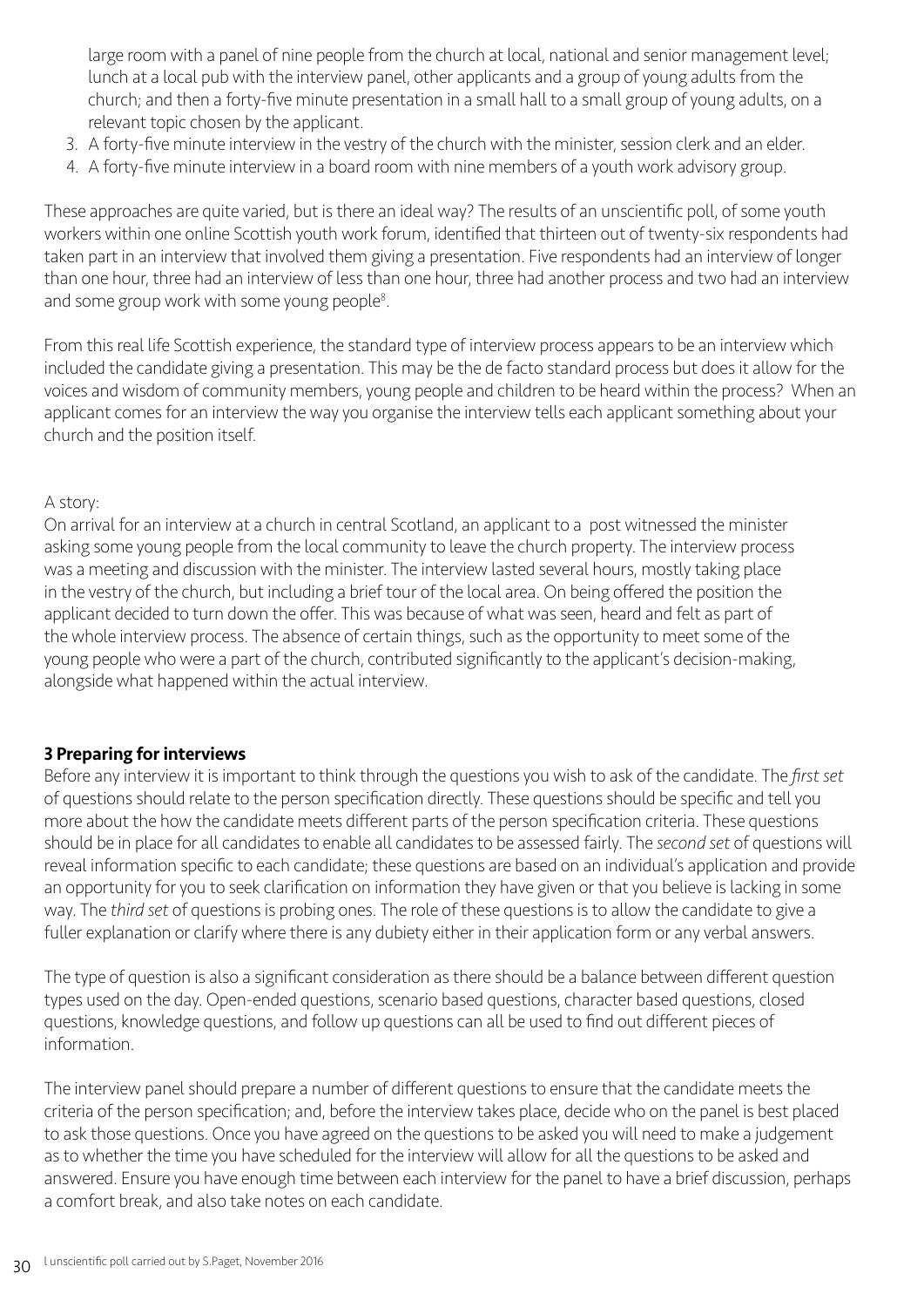#### 4 Interview practicalities

Below is a brief checklist of some of the practicalities for holding formal interviews. It will provide a solid basis from which to plan your interview. Feel free to consider other issues not listed here and make your interview the best it can be.

#### Setting

• Pick an appropriate room. Most churches have a range of rooms and spaces that can be used for interviews. The room you pick should be well lit, warm, and large enough to seat everyone at the interview comfortably. It should be private enough that you will not be disturbed during the interview.

#### When the candidate arrives

- Signpost which door the candidate should arrive at.
- If the candidate is five minutes early, is there a waiting/reception space that is appropriate to use?
- Is this waiting space close to a well signposted toilet?

### Basic considerations

- Arrange the room so everyone can sit comfortably and see each other.
- Ensure there are name badges for the interview panel that the candidate can read.
- Having a table makes it easier to take notes but also makes the interview more formal.
- If the interview panel has water have you provided some for the candidate?

### Beginning the interview

- Collect the candidate from the waiting area.
- Introduce everyone on the panel.
- Give a brief overview of what your church is about, in particular with regards to the post. (If it is about children's work, detail what children's work goes on currently.)
- Outline the vision for the job,
- If water is provided for the candidate, point it out.

#### During the interview

- Listen to the answers given; resist the temptation to finish sentences.
- Allow the candidate silences and thinking time.
- Keep a note of specific points to mention in feedback to the candidate.
- Ensure there is enough time for the candidate to ask questions of the panel.

#### At the end of the interview

- Outline the process and timescale for giving feedback to the candidates.
- Thank the candidate, stand up and shake hands if you are able.
- Ensure the candidate is walked out to the door/ waiting area as appropriate.

After the interview the panel should record their thoughts about the candidate, and detail any points for feedback.

# 5 Offering the job

At the end of the interview process the interview panel should meet to discuss each candidate and, based on the scoring of each candidate, decide which candidate is the most ideal for the post, and what offer of employment should be made.

Once this has taken place one person, usually the chair of the interview panel, should contact all interviewees and inform them if they will be offered the position or not. It is important to communicate clearly that the successful candidate is being offered the post subject to you receiving references and carrying out any other relevant checks. You should be ready to offer feedback to all candidates. This can be done by phone, email or letter. Feedback can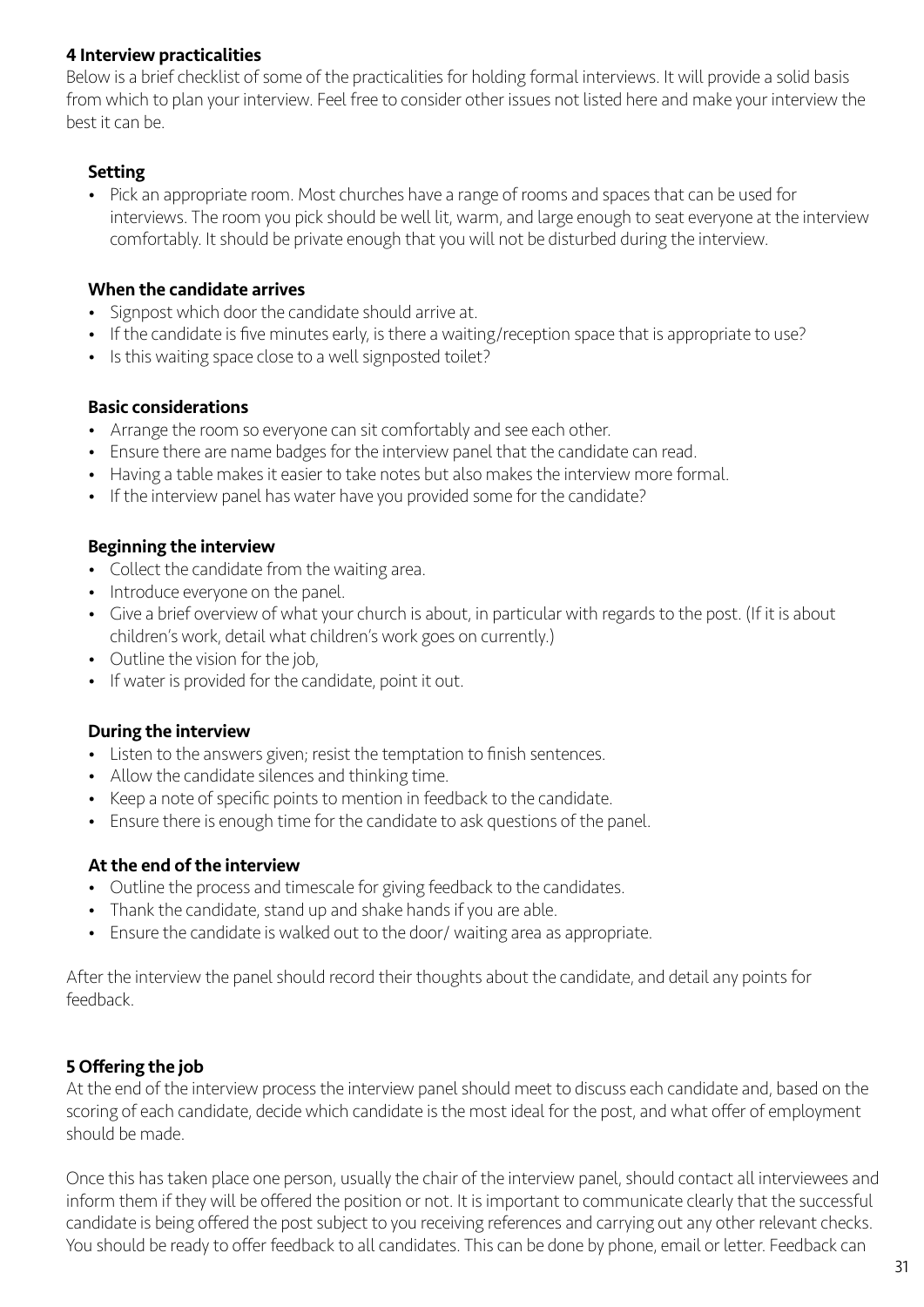be incredibly useful to candidates, whether they were successful or unsuccessful.

You will then need to contact the referees of the successful candidate to secure references for them.

## 5.1 Employing a non UK youth worker from within the European Economic Area or Switzerland

Following the decision to leave the EU, the UK's membership of the EEA (European Economic area and Switzerland) is uncertain. However, employment law is currently unchanged and UK employers can employ EEA citizens who will have the right to work in the UK. This might change however and if you are in any doubt contact the Church of Scotland Law Department.

## 5.2 Employing a non-UK citizen from outwith the European Economic Area or Switzerland.

Various churches within Scotland have employed workers from across the world in various roles, including youth work, children's work and community work. You cannot discriminate against anyone because of their race. If an applicant from Tanzania is the best candidate for the job after selection and interview process, the church will need to contend with the realities of employing a youth worker from outwith the EEA.

The prospective youth worker has to apply for a visa for work and the employing church will need to be involved with sponsoring the visa. (Sponsoring is the term for assuring the government that the employer and the job for which the visa is issued does exist.) This may also need to happen for non EEA volunteers as well as paid employees. A guide to sponsorship is available from the UK Government's Home Office, which can be found at:<https://www.gov.uk/uk-visa-sponsorship-employers>

It is the responsibility of each employer to carry out checks in order to ensure that the youth worker has the right to work in the UK. There is a downloadable guide to checking rights to work in the UK, which can be found at:<https://www.gov.uk/government/publications/right-to-work-checks-employers-guide>

This is governed by the UK Borders Agency and the Immigration, Asylum and Nationality Act of 2006. As an employer you need to see specific documents in order to check the youth worker has the right to work in the UK. You will need to keep copies of the documents and record the date on which you checked them. There is a downloadable guide to the acceptable right to work documents, which can be found at: [https://www.gov.uk/](https://www.gov.uk/government/publications/acceptable-right-to-work-documents-an-employers-guide) [government/publications/acceptable-right-to-work-documents-an-employers-guide](https://www.gov.uk/government/publications/acceptable-right-to-work-documents-an-employers-guide)

This visa process does require a significant amount of communication between the prospective employee and employer. Visas also may need to be renewed, and previous behaviours, such as overstaying a previous visa, can cause issues with the new application. There are penalties for the employer if workers are employed illegally. Church of Scotland congregations are fortunate since they can, and should, access expert legal advice from the Church of Scotland Law Department to support this type of appointment.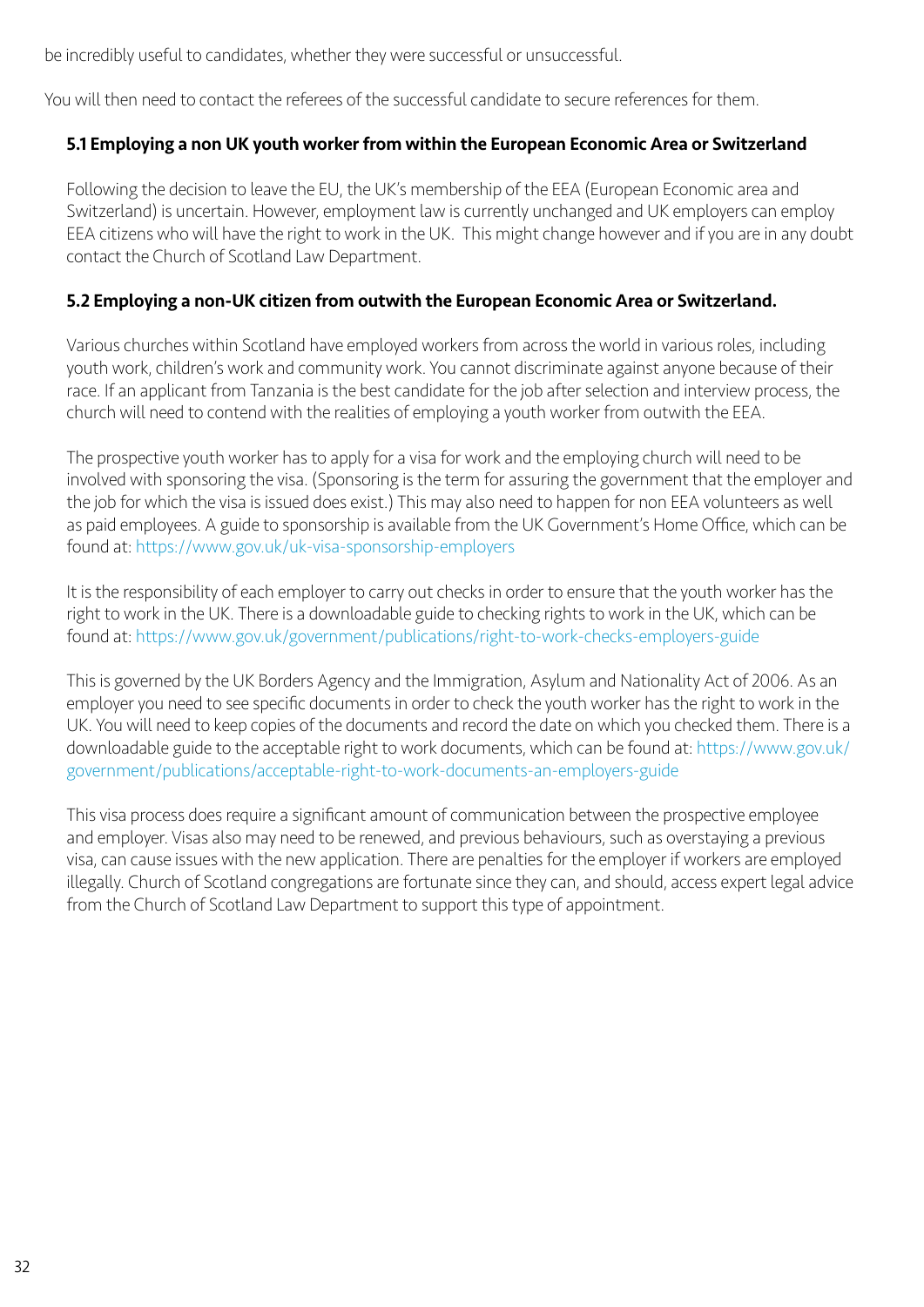# <span id="page-32-0"></span>APPENDIX D - THE CONTRACT

The Law Department of the Church of Scotland has a contract of employment template for employing a youth worker, which can be found at: [http://www.churchofscotland.org.uk/resources/subjects/law\\_](http://www.churchofscotland.org.uk/resources/subjects/law_circulars#employment_law) [circulars#employment\\_law](http://www.churchofscotland.org.uk/resources/subjects/law_circulars#employment_law)

A contract is a legally binding agreement between the employer and employee, setting out the key terms and conditions. Alongside this contract an employer may also provide a handbook that will contain policies and procedures (detailed in section 2.6.2). Policies and procedures can be updated as required whereas contracts may not be changed as easily.

Legally speaking, as soon as the youth worker accepts a job offer they have a contract with the employer; this contract does not need to be written down in order to be valid. However, there is a legal requirement for employers to provide employees with a written statement of employment and accordingly best practice is to send two copies of the contract to the successful applicant and ask them to return a copy, signed by them, to you. The contract particulars must include details of employment conditions, rights, responsibilities and duties<sup>9</sup>. Your contract should detail:

Employer name Youth worker name Job Title Date employment begins Remuneration Payment details and procedures (when, how much, how often,) Hours of work (work on Sundays, night working and overtime need to be specified.) Holiday entitlement If necessary, details of any relocation package Address of main working location Notice periods Pensions

If it is a temporary or fixed term contract it should also contain information about an employment end date. Templates for contracts are available from the Church of Scotland website here: [http://www.churchofscotland.](http://www.churchofscotland.org.uk/resources/subjects/law_circulars#employment_law) [org.uk/resources/subjects/law\\_circulars#employment\\_law.](http://www.churchofscotland.org.uk/resources/subjects/law_circulars#employment_law)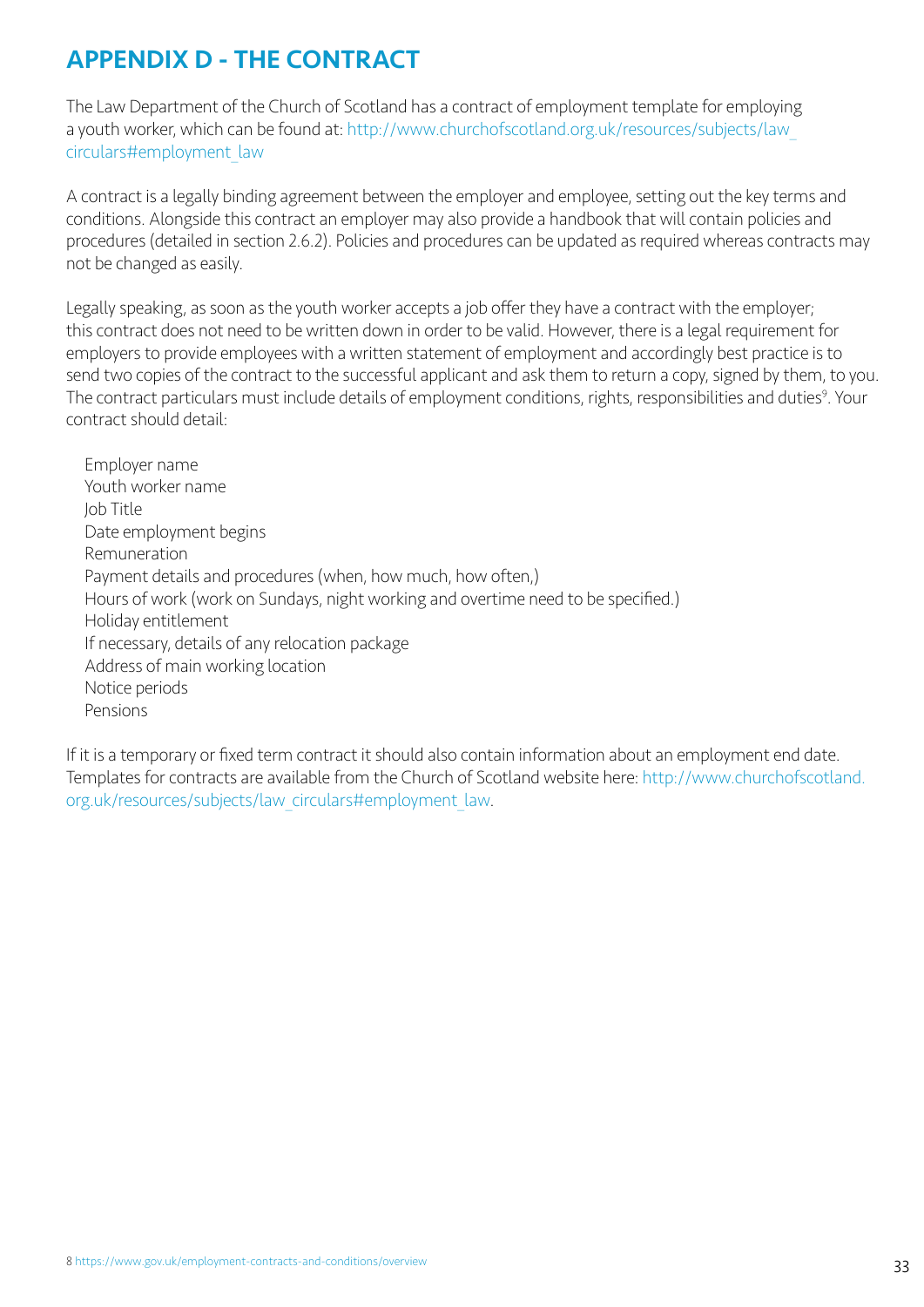# <span id="page-33-0"></span>APPENDIX E - INDUCTION CHECKLIST

It should be documented that the youth worker has received induction training along the lines of what is suggested below.

#### Before the start date:

- Job description
- Terms and Conditions of employment
- PVG form and information about returning
- Starting information date, place, time
- Induction timetable
- Welcome from the church
- A request to provide the details necessary to enable the church to register the job and the youth worker within the tax system

### Day one:

- Welcome the new youth worker; meet at the door and bring them into the church
- Talk through the induction timetable and agree any necessary changes
- Tour of working environment
- Introduction to other staff members
- List of existing staff and job titles
- Invite the youth worker out for lunch
- Time with the line manager chatting about the job
- Employment details, contract of employment
- Details of where to find policies and procedures
- Details of remuneration
- Details of pension policy
- Complete paperwork youth worker information sheet, emergency contact info; check all information is accurate
- Procedure for absences
- Give the youth worker time just to stop and familiarise themselves with whatever aspect they choose
- Information to enable access to email, other IT facilities and the internet

#### Within two weeks:

#### Things to talk about

- Provide a copy of texts relevant to the work, for example the Church of Scotland publication *Learn: How will our children and young people have faith?*
- Introduction to all policies and procedures.
- Relevant history of community work within the church (what do we do, and why do we do it that way.)
- Details of the local authority and other agencies who also provide for youth work in the local area; what resources are available from these potential partners

# Arrangements to be made

- Management structures and procedures (arrange locations, dates and time of meetings for the next few months)
- Half-year review date to be set (this may coincide with the ending of a probation period)
- Petty cash arrangements. Cash and carry access arrangements if necessary
- Introduction to available resources, IT equipment, screen, sports equipment for games; including instructions on how to use anything that needs instructions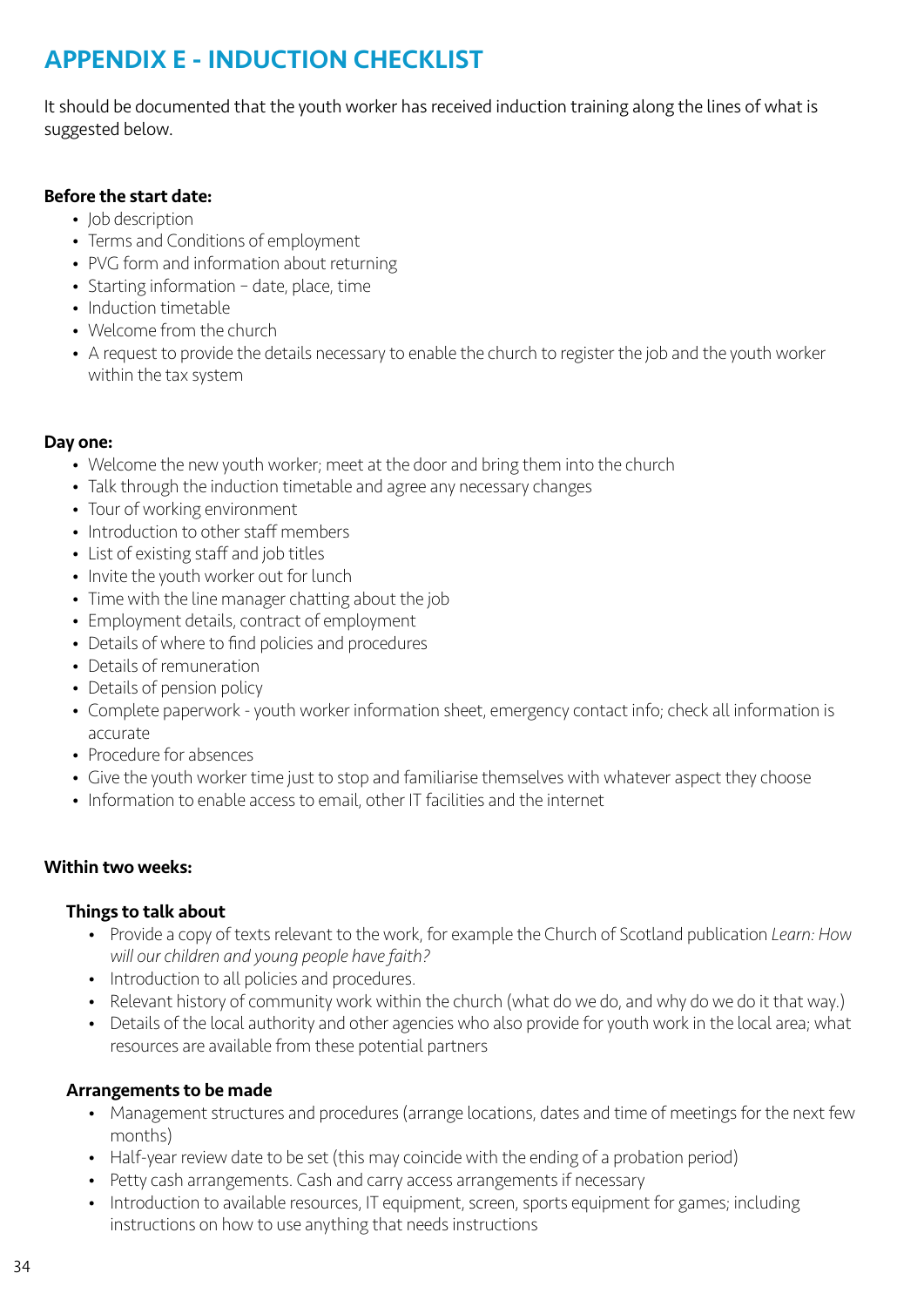#### Commitments and practice

- Outline of existing commitments that need to be met, e.g. Boys Brigade, Girls Brigade, school clubs, community music tuition night
- Meet with the people they will work with, e.g. youth, children, community members
- Guidelines for undertaking and planning activities
- Arrangements for staff meetings
- Meeting with relevant local workers from neighbouring churches or the Local Authority
- Familiarisation with local area (time to walk around)
- Developing a map of all community work projects and events in the church's area (who is doing work, what are they doing, when are they doing it and where is it happening?)

#### Within two months

- Introduce the youth worker to support staff based at the Church of Scotland's headquarters and other church support networks
- Introduce the youth worker to support staff in other partner denominations, as appropriate
- Continue the mapping exercise
- Continue meeting with local youth workers and join support groups, if they exist
- Visit local schools
- Engage with resources/ key projects/churches as revealed by the mapping exercise
- Continue to build relationships
- Regular supervision sessions
- Propose targets for the work over the first 6 months

#### By the end of six months

- Become familiar with the background and history of the project
- Continue building relationships
- Finding out information about training opportunities for workers and volunteers
- Discuss training needs with supervisor
- Set medium and long term goals for the work
- Produce a 6-month report for the Kirk Session
- Regular supervision sessions
- Review probationary period; if all is well, confirm the appointment
- Review the induction programme